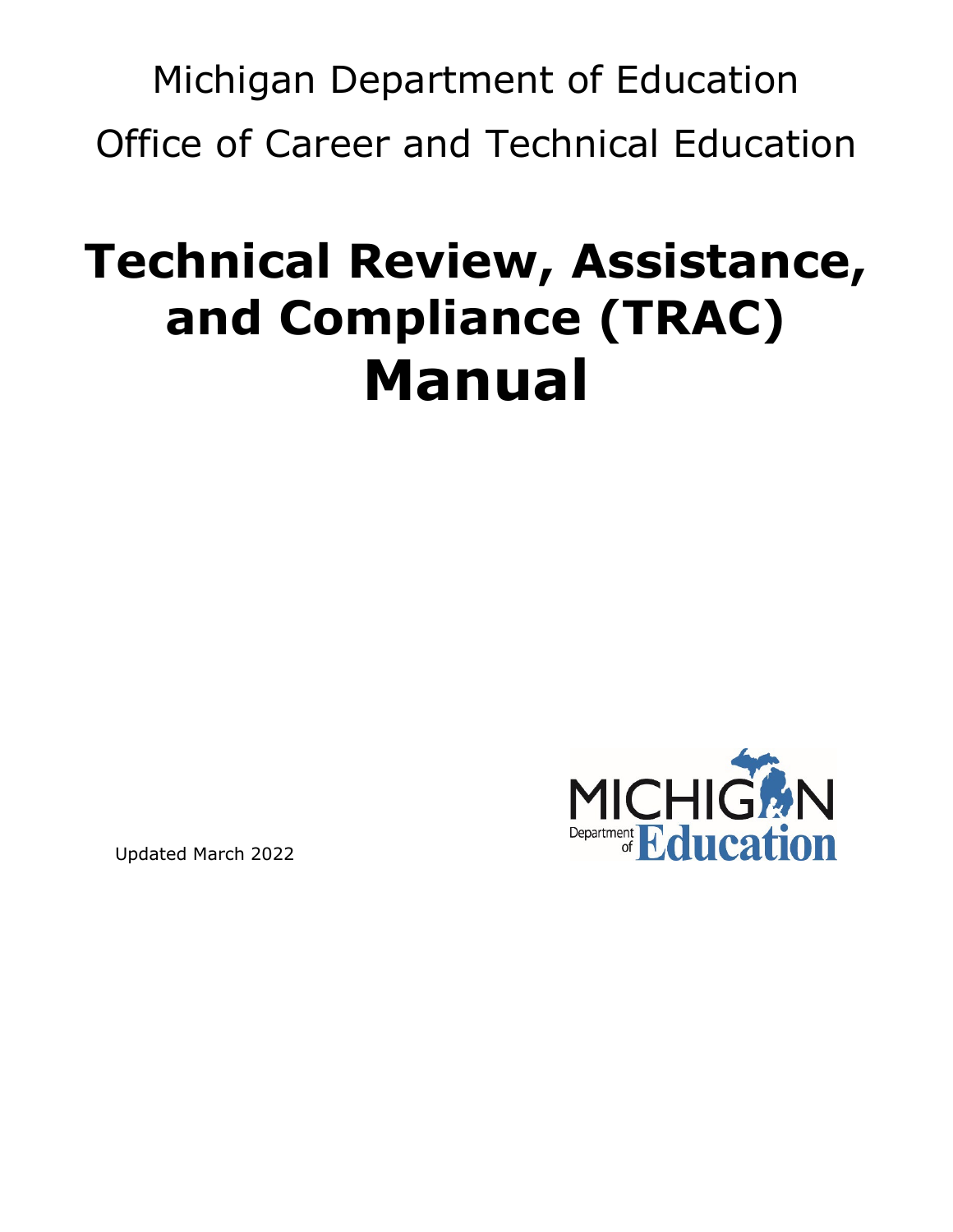### **Statement of Assurance of Compliance with Federal Law**

The Michigan Department of Education, Office of Career and Technical Education, complies with all Federal laws and regulations prohibiting discrimination and with all requirements and regulations of the U.S. Department of Education. It is the policy of the Office of Career and Technical Education that no person on the basis of race, color, religion, national origin or ancestry, age, gender, height, weight, marital status, or disability shall be subjected to discrimination in any program, service, or activity for which it is responsible, or for which it receives financial assistance from the U.S. Department of Education.

Contact: Civil Rights Coordinator Office of Career and Technical Education P.O. Box 30712 Lansing, MI 48909 Telephone: 517-241-2091

#### **TRAC Process**

Please direct all questions concerning the TRAC process to: Michigan Department of Education Office of Career and Technical Education P.O. Box 30712 Lansing, MI 48909 Telephone: 517-241-2091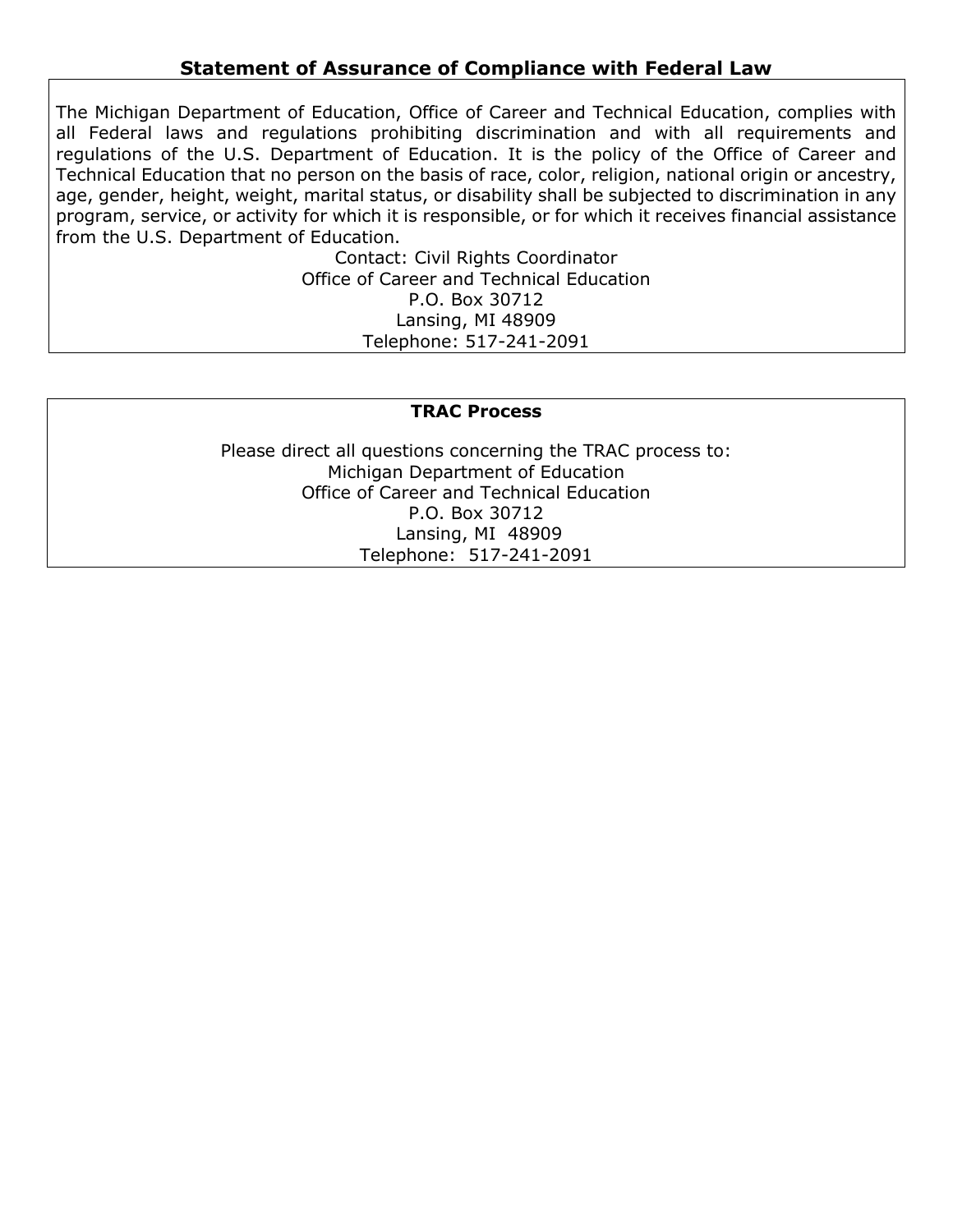# Contents

| I.        |  |
|-----------|--|
| Α.        |  |
| Β.        |  |
| II.       |  |
| Α.        |  |
| <b>B.</b> |  |
| C.        |  |
| D.        |  |
| Ε.        |  |
| F.        |  |
| G.        |  |
| III.      |  |
| Α.        |  |
| Β.        |  |
| C.        |  |
| D.        |  |
| Е.        |  |
| IV.       |  |
| Α.        |  |
| B.        |  |
| C.        |  |
| D.        |  |
|           |  |
|           |  |
|           |  |
|           |  |
|           |  |
|           |  |
|           |  |
|           |  |
|           |  |
|           |  |
|           |  |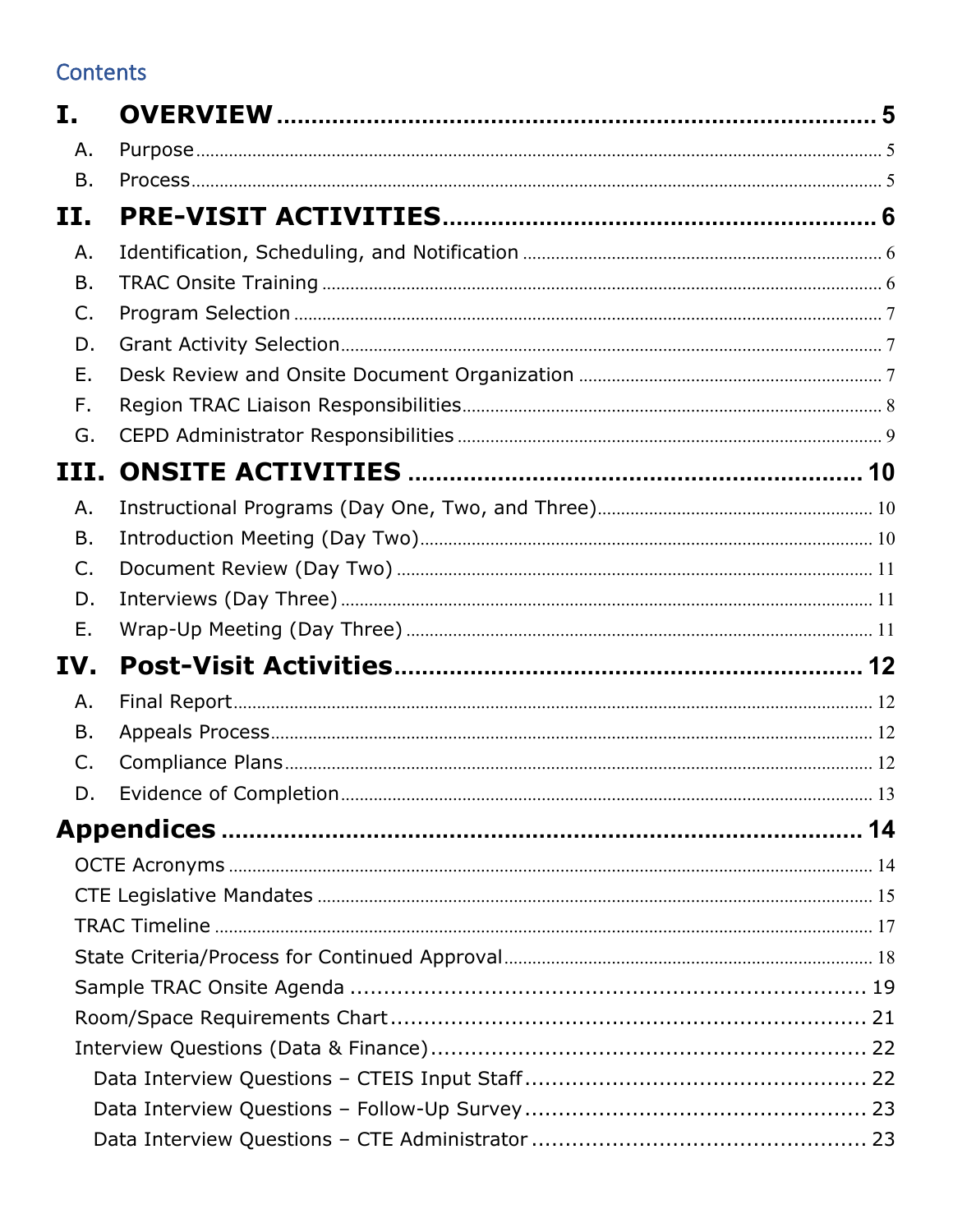| Finance Interview Questions - Business or Financial Officials  24 |  |
|-------------------------------------------------------------------|--|
|                                                                   |  |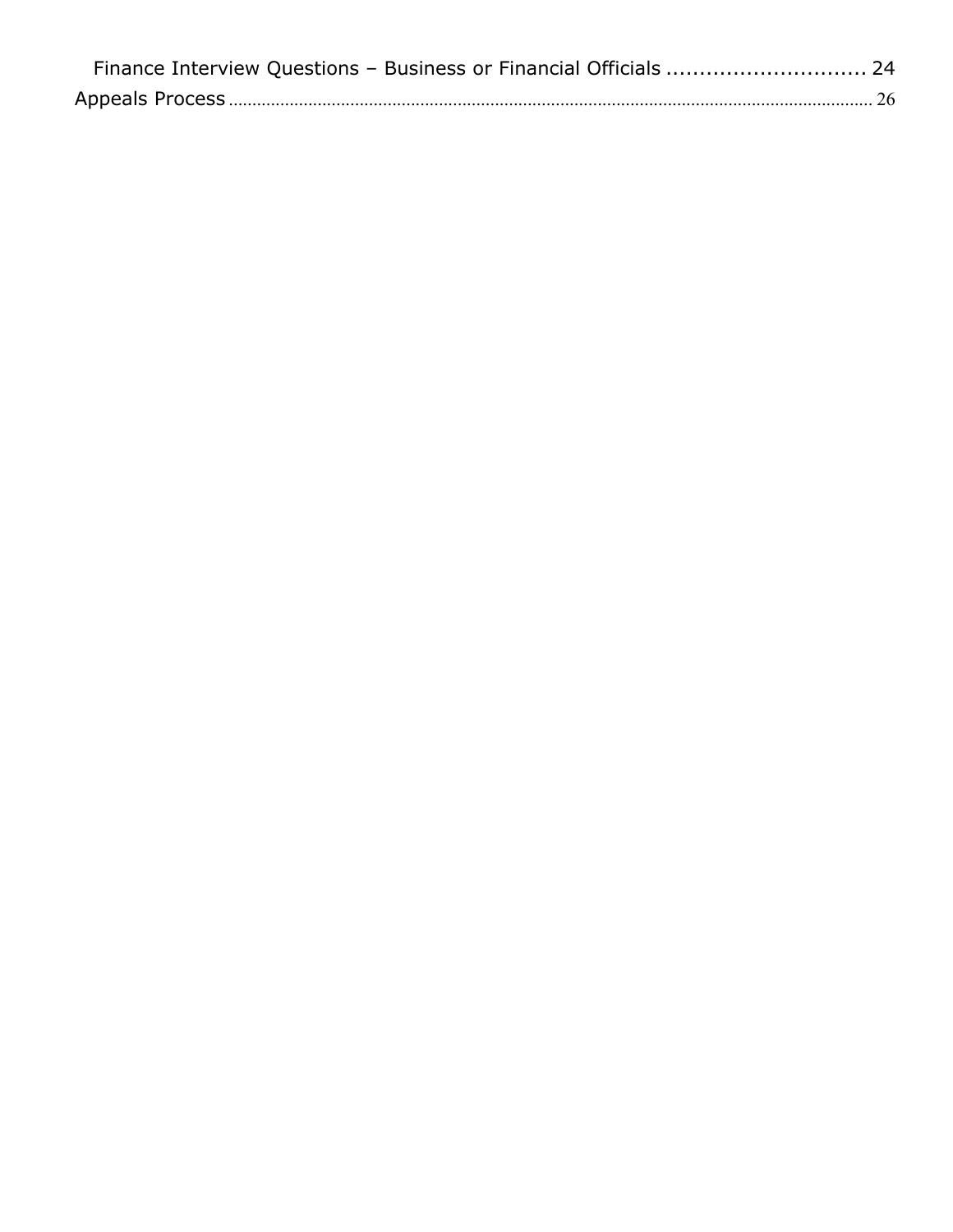# <span id="page-4-1"></span><span id="page-4-0"></span>**I. OVERVIEW**

### *A. Purpose*

The Office of Career and Technical Education (OCTE) developed the Technical Review, Assistance, and Compliance (TRAC) process to meet state and federal requirements for monitoring sub-recipients. In addition, the OCTE uses the TRAC process to provide technical assistance to local district administrators, teachers, and other staff for continual improvement of state-approved career and technical education (CTE) programs. The TRAC process is designed to:

- Assure that local districts have expended state and federal funds appropriately and in compliance with laws, regulations, and policies applicable to [Carl D. Perkins federal](#page-14-0)  [funds and State School Aid Section 61a\(1\) funds](#page-14-0)
- Review and verify accurate data collection and reporting which will result in consistent statewide data to be used for Core Performance Indicators (CPIs)
- Analyze, identify, and change policies and activities that hinder program quality and student achievement
- Ensure that equal educational opportunities are provided to all students. This includes the full opportunity to participate in programs, activities, and job opportunities as well as to benefit from services

The TRAC process also serves to identify local and regional strengths, best practices, and areas for program improvement. In addition, the TRAC process facilitates communication and information exchange that will assist districts with such challenges as:

- Improving program quality
- Improving program linkages with state and national standards
- Increasing support for other state initiatives
- Expanding student opportunities to achieve national certification and credentials for CTE studies

### <span id="page-4-2"></span>*B. Process*

Up to five visits will be conducted each year. Selection of a region for a visit is based on a risk analysis of various CTE performance factors related to:

- 1. Data, evaluation, and accountability
- 2. CTE Perkins grant activities
- 3. Finance
- 4. State-approved Classification of Instructional Programs (CIP)

The TRAC review is done in two phases. The first, called the Desk Review, is done by the OCTE staff during a period prior to the scheduled onsite visit. Regional staff must submit the following documentation through the Grant Electronic Monitoring System (GEMS) by the designate due date.

- All material for the selected CIP Code (see Pre-Visit Activities, CIP Code Selection) will be transferred by the OCTE from CIP Self Review.
- Items labeled "DESK REVIEW/DISTRICT(Agency) DOCUMENTS" on the Data, Finance, and Grant Review Checklists located on the **OCTE** website (michigan.gov/octe) under Funding and Monitoring.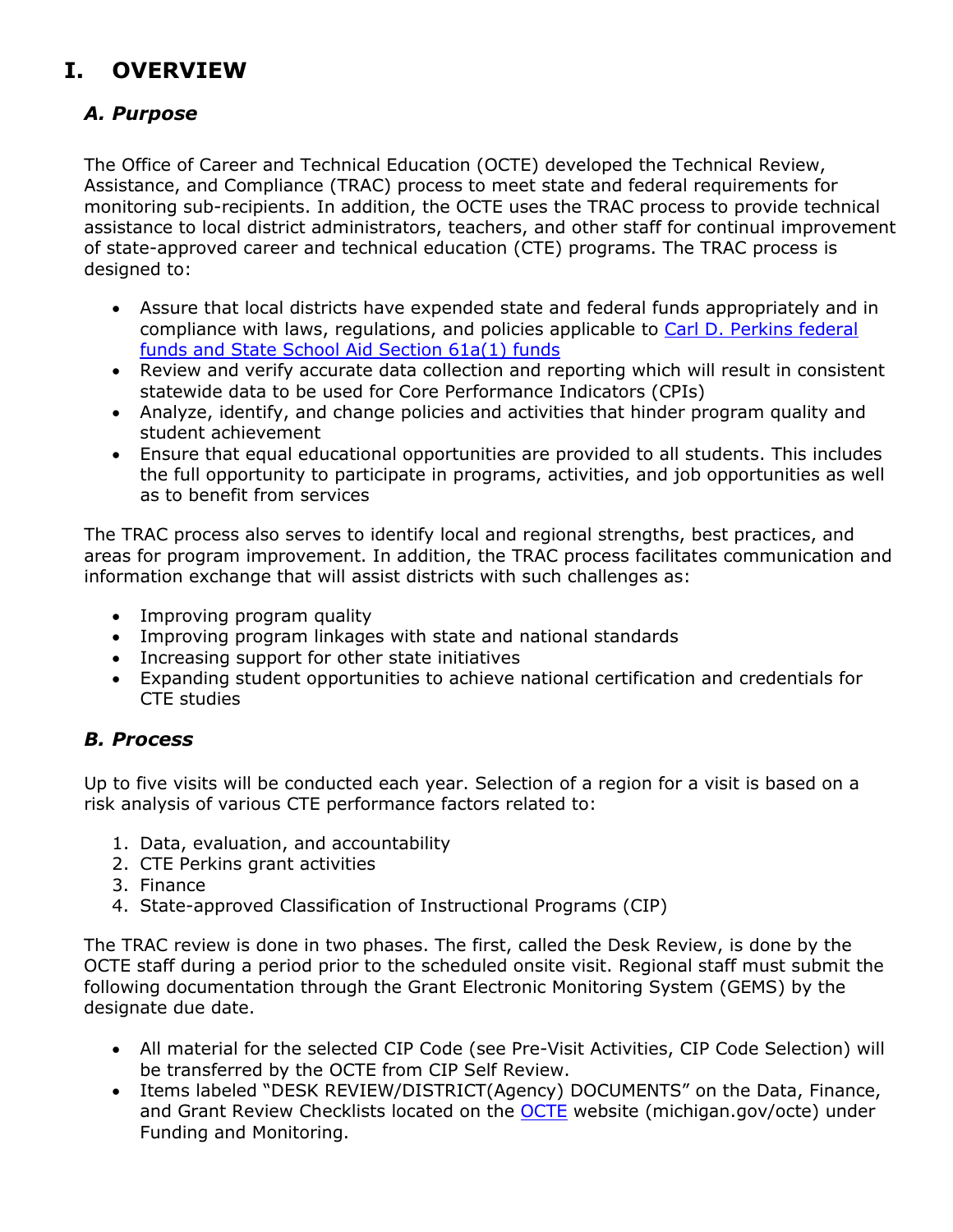After completing the desk review of this documentation, the OCTE staff may request additional evidences be provided for review at the onsite visit. This evidence, as well as all other documentation listed on the checklists, must be made available to the OCTE TRAC team at the onsite visit.

## <span id="page-5-1"></span><span id="page-5-0"></span>**II. PRE-VISIT ACTIVITIES**

### *A. Identification, Scheduling, and Notification*

Up to five visits will be conducted each year. Selection of a region for a visit is based on a risk analysis of various CTE performance factors related to:

- CIP performance (enrollment irregularities)
- CIP Self-Review Summary reports analyses
- Data quality and/or data collection issues
- Financial issues
- Grant management performance
- Perkins CPI levels
- Technical assistance request from the region

Notification of the onsite monitoring visit is sent to the Superintendent of the region's fiscal agency and the Career Education Planning Districts' (CEPD) Administrator(s) in April before the school year in which the visit will occur. The notification asks that a person be designated as the region's primary contact (Regional TRAC Liaison) for the TRAC visit and provides information on training that will be provided to regional representatives. The OCTE TRAC Coordinator then contacts the Regional TRAC Liaison to invite them to the TRAC Training as well as select mutually agreeable onsite visit dates during the following school year.

### <span id="page-5-2"></span>*B. TRAC Onsite Training*

At least one training session is conducted annually for representatives of regional and local educational agencies selected for an onsite visit. This training is designed to review, explain, and clarify the TRAC procedures and guidelines for monitoring compliance. The OCTE sponsors a TRAC training workshop at least six weeks before the TRAC visits begin. Some of the topics covered and items reviewed at the training include:

- Details of the visit process
- Goals and objectives of the training
- Document preparation
- Clarification of areas of concern
- Document/evidence organization strategies
- Region's responsibilities
- TRAC compliance plan

The region's TRAC Liaison identifies a team of individuals to attend the TRAC Onsite Training Preparation Workshop. Details concerning participation in the training are included with the TRAC notification letter sent to the fiscal agency superintendent, with copies to the CEPD administrators, for each region. The Region Perkins Grant Coordinator(s), Region TRAC Liaison, CEPD Administrator(s), representatives from the business office, data collection personnel from each CEPD, and coordinator(s) of onsite documentation preparation must attend this training.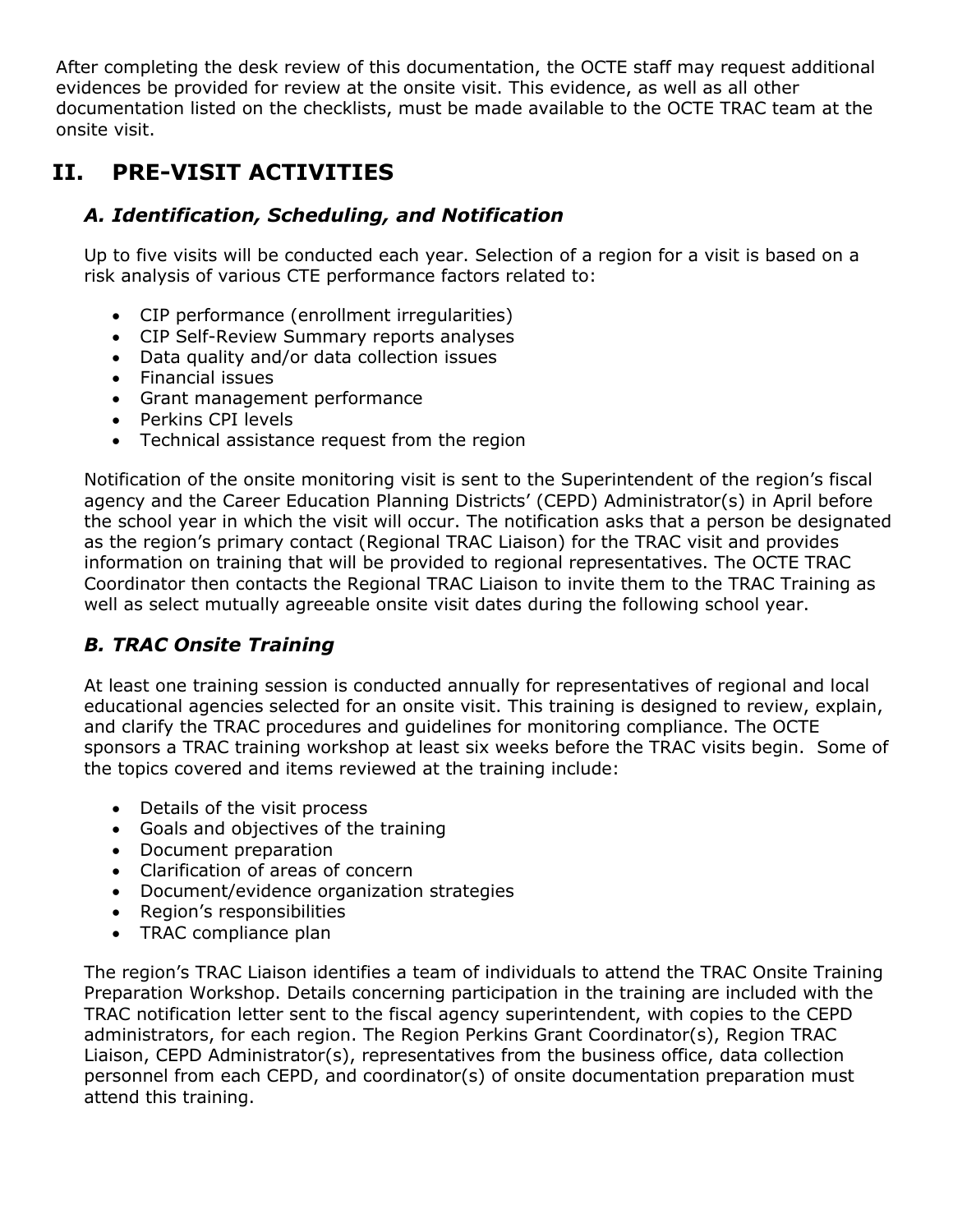The training provides participants the opportunity to receive information and to converse with the OCTE staff about the various aspects of the upcoming visit. Informational materials outlining the details of the visit and the TRAC process are provided to each region.

### <span id="page-6-0"></span>*C. Program Selection*

State-approved CTE programs that generate Section 61a(1) added cost funds and/or receive federal funds are subject to selection for review as part of the TRAC process. The program selection is **not** limited to just those programs that have completed the [CIP Self-Review](http://www.michigan.gov/MDE-CTEPortal) process (www.michigan.gov/MDE-CTEPortal). The following criteria are considered when instructional programs are selected:

- Added cost funding amounts
- Current enrollment and completion data (4483)
- New program established within last five years
- New teacher for program
- Teacher certification type (i.e. Annual Career Authorization (ACA))
- Program accreditation/certification
- Program last visit
- OCTE program file information
- Program and building level CPI data including special populations
- Follow Up Reports (X0610)
- Previous Findings
- Geographical location

Each teacher in an instructional program must update the CIP Self-Review so that it reflects the previous school year's program information. This information, including evidence, must be updated in CIP Self-Review by the designated due date. The OCTE staff members will transfer the information uploaded in CIP Self-Review to the GEMS.

For each selected CIP, the self-review must be electronically available by the designated due date. This allows time for communication and technical assistance during the onsite visit:

Complete and upload evidence in the CIP self-review into the CTE Portal in the correct compliance criteria folder for **C01-C08**

- One review per PSN multiple teachers should collaborate
- Make certain to update the profile page with the teacher of record's legal name, as it appears on their teaching certification(s)

### <span id="page-6-1"></span>*D. Grant Activity Selection*

The OCTE will select approximately 20% of the activities contained in the CTE Perkins application for the year to be reviewed. Regions must provide evidence of completion of these activities for desk review. These selections will be sent to the region 30 days prior to the document submission deadline.

### <span id="page-6-2"></span>*E. Desk Review and Onsite Document Organization*

Review checklists are located on the [OCTE](http://www.michigan.gov/octe) website (www.michigan.gov/octe) under Funding and Monitoring/Monitoring. They have been developed to assist in the understanding, identification, and compilation of supportive evidence/documentation for each critical element being reviewed during the TRAC visit. Materials, documents, and records are to be gathered and organized for **either** the desk review submission or to be available onsite in the room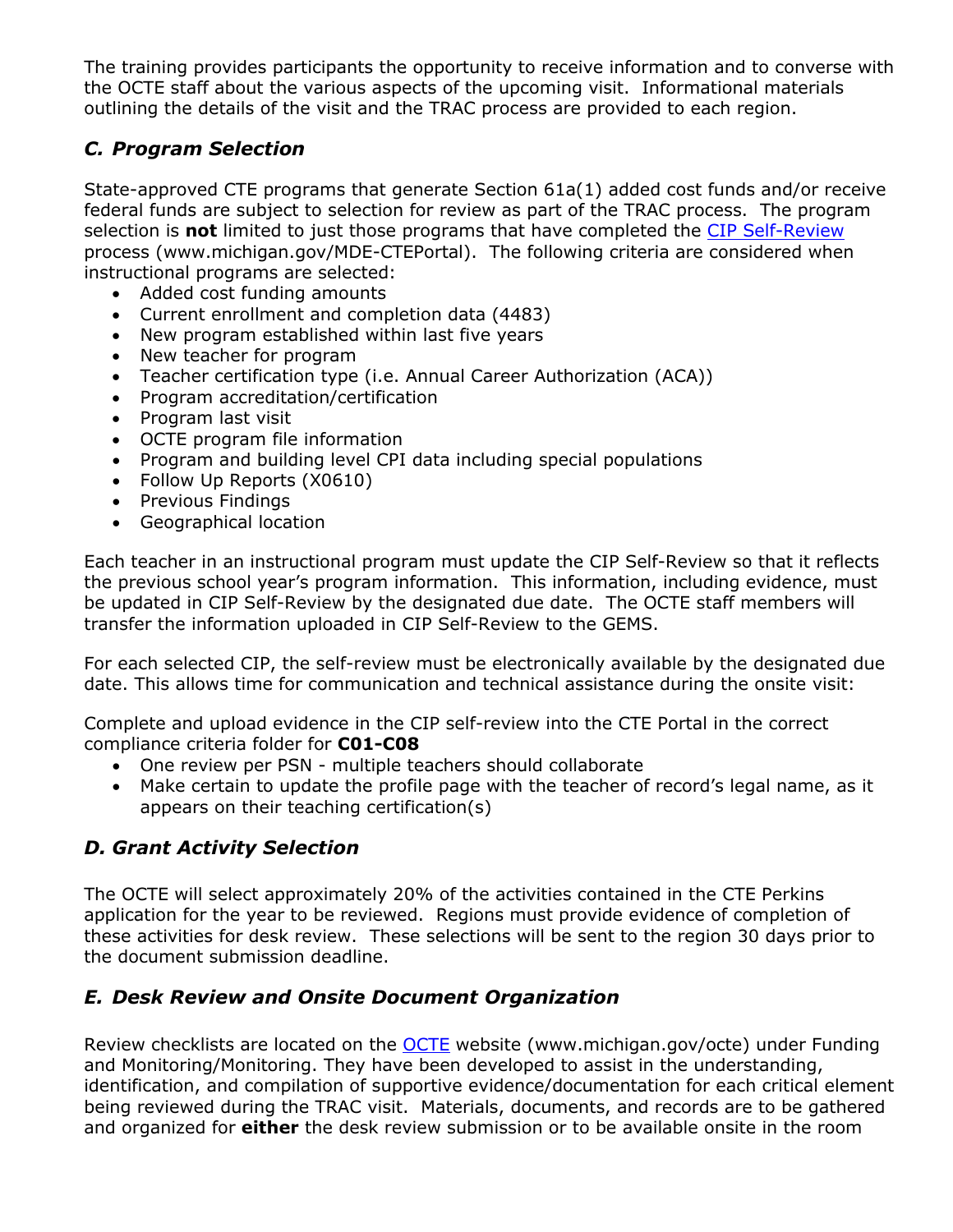designated for use as the "Documents Room." Documentation, with the exception of those marked "Onsite Documents," must be submitted through the GEMS.

- 1. Each review item is to be saved in an electronic folder with the review item number.
	- It is helpful to attach a copy of the corresponding onsite checklist to the folder.
	- Each document must be named with the appropriate checklist review item number (i.e. F01\_Board\_Policy\_Prohibiting\_ Supplanting.doc).
- 2. Within the evidences, label (highlight and flag) each piece of evidence so that the reviewer's attention can be drawn to the parts of documents that meet the review criteria.
- 3. Place all evidence, supportive of a review item, in the review item's respective electronic folder.
- 4. Organize the folders in the order of the checklist review item codes:

*Examples:*

Review Item G01

• Label folder – G01. **Label each piece of evidence/document** with the review item that it addresses (G01). Place all evidence supportive of this item in this folder.

Review Item G02

• Label folder – G02. **Label each piece of evidence/document** with the review item that it addresses (G02). Place all evidence supportive of this item in this folder.

### **If one piece of evidence is being offered as supportive documentation for more than one item, in a hard copy submission, please do the following:**

For onsite documents: For large documents, place a sheet in each applicable folder that lists the review item folder in which the original can be found. For small documents (1-10 pages), make a copy for each review item folder. If a manual or other large document is provided as evidence, mark (highlight, underline, flag) the page/or pages and paragraph that show evidence.

### <span id="page-7-0"></span>*F. Region TRAC Liaison Responsibilities*

After receiving the written visit notification, the superintendent (or designee) must identify one person to serve as the contact person for all TRAC visit communication, coordination, and organization. The Region TRAC Liaison's name, title, mailing address, telephone, and email address must be sent to the OCTE TRAC Coordinator, James Whittaker at whittakerj@michigan.gov. The OCTE TRAC Coordinator and the region's TRAC Liaison will assure that all necessary arrangements for the onsite visit are done in a timely and complete manner. The Region TRAC Liaison will receive documents outlining the details of the TRAC process and recommended organization strategies during the TRAC training.

It is important to consider the size of the region while making plans and scheduling activities for the TRAC visit. In general, TRAC onsite visits are conducted in three days by the OCTE TRAC team consisting of 8-11 staff members:

• Day One – The OCTE consultants (5-6) conduct CIP reviews in local buildings and classrooms (no agenda necessary).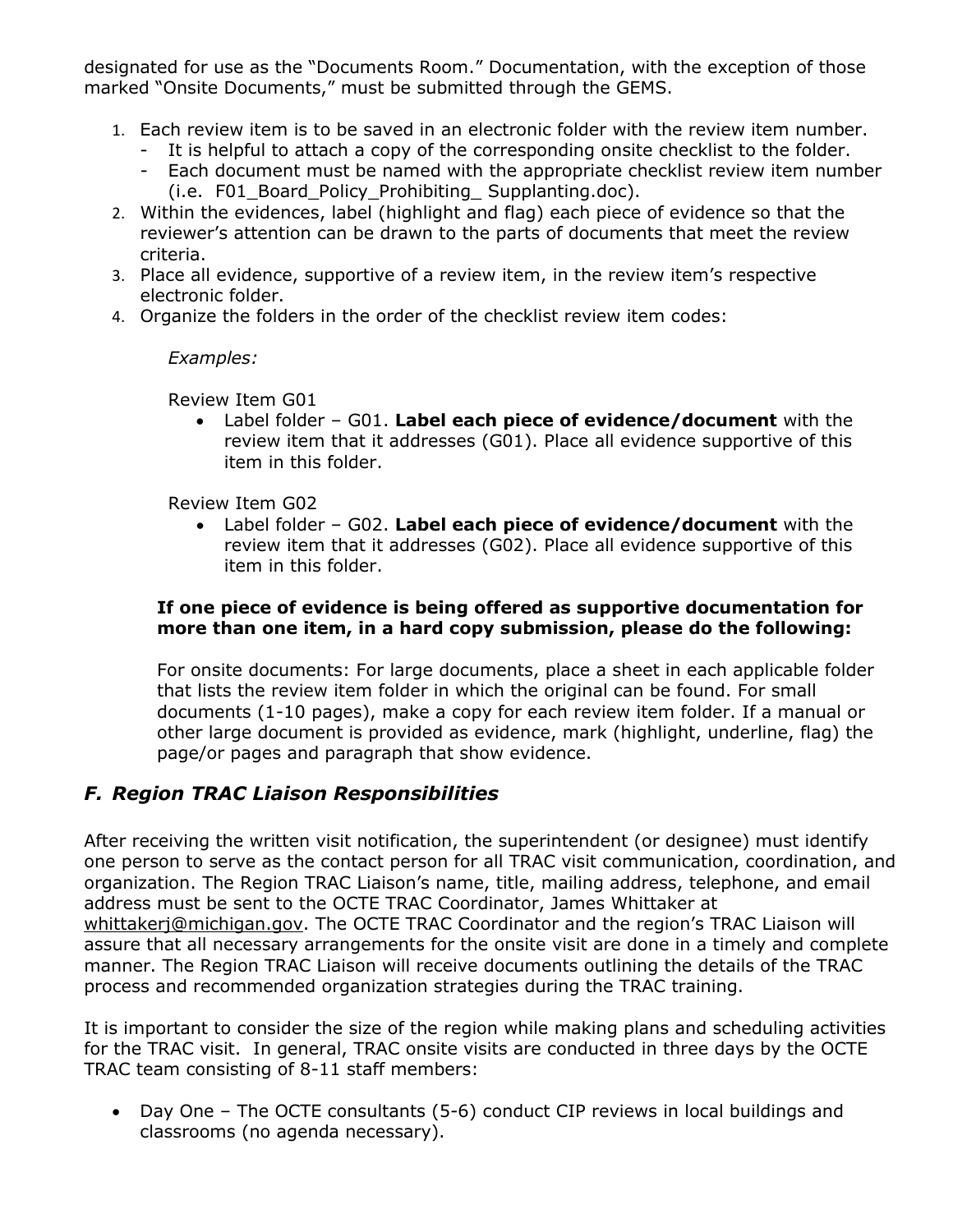- Day Two The OCTE document review team (3-5) arrives at home base; introduction meeting followed by documentation reviews; the OCTE consultants continue local program visits ALL DAY
- Day Three The OCTE Consultants continue CIP reviews in local buildings and classroom (no agenda necessary) in the MORNING only. OCTE document review continues in the MORNING at the home base location. The OCTE TRAC team (document reviewers and program consultants) gather at home base (MID-DAY) for interviews, technical assistance meetings, document reviews, and the exit meeting

The following activities need to occur early in the planning stage so that participants have ample time to accommodate the activities within their schedules:

- Notify appropriate regional/local staff members and postsecondary partners who need to participate
- OCTE encourages the inclusion of superintendents, CTE directors, and other staff members who may be interested in or benefit from the knowledge gained during the TRAC review
- Notify appropriate regional and local staff that an onsite visit is scheduled, including program reviews that will be conducted in local buildings and classrooms; it may be helpful to send building staff a separate letter that advises them of the OCTE TRAC onsite visit, alerts them that the OCTE staff will be in the building that day, and that some building staff will be participating in the onsite visit. It is recommended that the visit be highlighted at a building staff meeting to accommodate questions and concerns
- Review the room and space requirements chart and prepare the TRAC Onsite Agenda
- Submit all desk review documentation **by the designated due date**

The Region TRAC Liaison should confer with the OCTE TRAC Onsite Coordinator before finalizing the agenda and interview schedule.

At least three weeks prior to visit, submit a draft of the agenda for Days Two and Three to the OCTE TRAC Coordinator for approval, see Appendices for a [sample agenda.](#page-18-0) A chart of [room/space requirements](#page-20-0) should be used when planning the agenda. The following components are to be included in the agenda:

- Region number and name
- TRAC onsite visit dates
- Agency name, address, and phone number for site that will be considered "home base" for the all TRAC activities except CIP instructional program visits
- Time and room number at home base for Day Two Introduction Meeting; include all attendee's names and titles
- Room number to be used by the OCTE document review team (Day Two and Day Three)
- Working lunch break for the OCTE staff (can be same as document review room)
- Room numbers for Data and Finance Interviews (two separate rooms); include all interviewee's names and position titles (Day Three)
- Room number for Exit Meeting; include all attendee's names and titles (Day Three)

### <span id="page-8-0"></span>*G. CEPD Administrator Responsibilities*

For a successful TRAC experience, the OCTE staff recommends that the CEPD administrator conduct a meeting with all building administrators and staff who will be visited during the TRAC onsite review.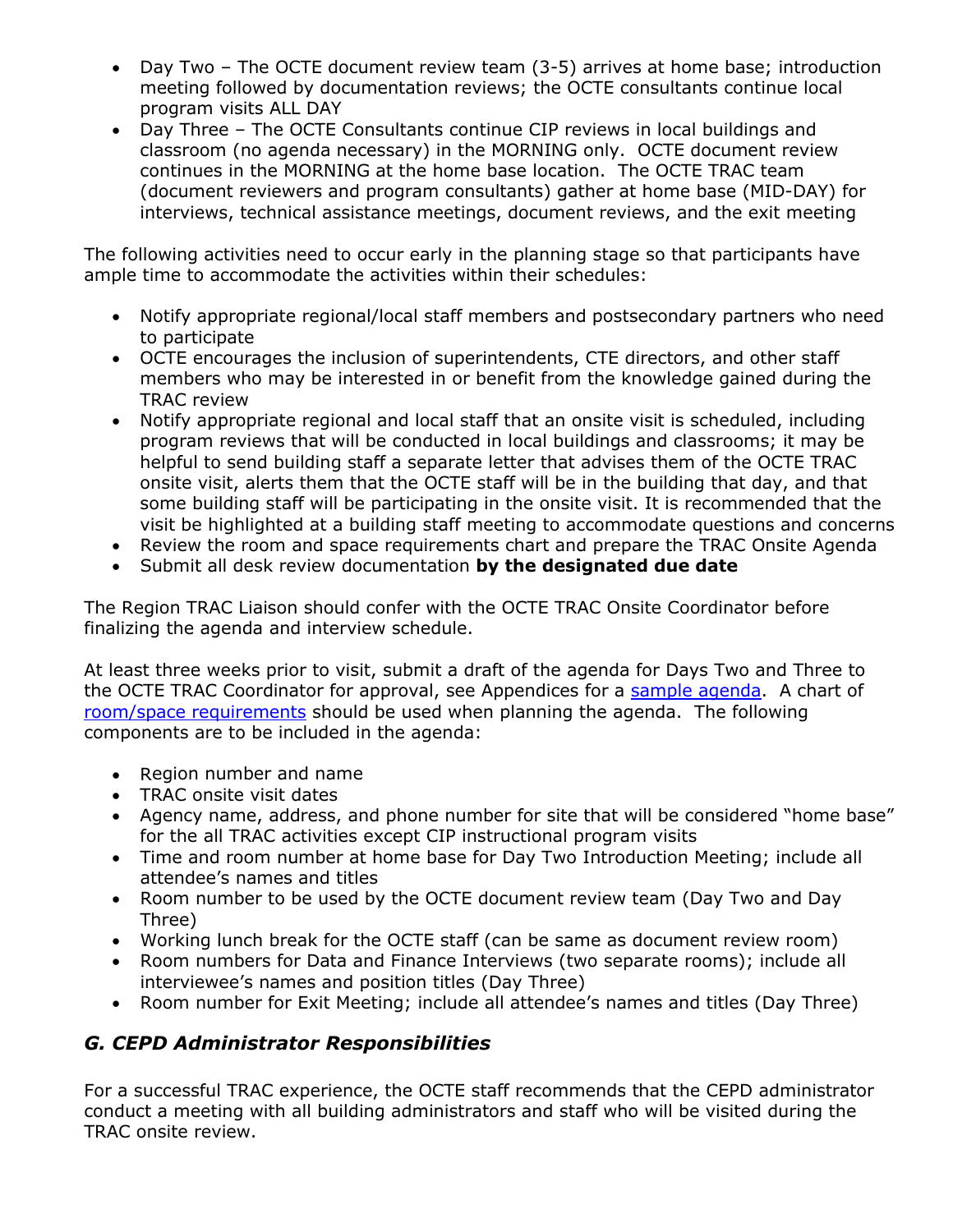To facilitate the notification and submission of information and evidence, it is essential that program teachers receive the information about the upcoming onsite visit as soon as possible so they can prepare. Building administrators need to be able to provide access to the programs and the teachers and/or any other information that the OCTE program consultant will need during the CIP onsite visit. The CIP Self-Review must be completed or updated, by the designated due date, for all teachers for the CIPs selected by OCTE staff for a CIP onsite visit.

| <b>CEPD Administrator Activity Checklist</b>                                                                                                                                            |
|-----------------------------------------------------------------------------------------------------------------------------------------------------------------------------------------|
| Notify teachers of selected CIP to be reviewed. The OCTE staff will work with<br>teachers to establish the best time for the program visit on the day designated<br>by the OCTE.        |
| Schedule meeting to discuss the TRAC process with building administrators and<br>staff.                                                                                                 |
| Work with CIP teachers to collect information for the CIP Self-Review in CTE<br>Portal; teachers should understand what is submitted and be part of the<br>evidence collection process. |
| Review CIP documents to be sent to the OCTE with the teachers.                                                                                                                          |
| Submit documents for selected programs to Region TRAC Liaison so that the<br>Liaison can meet the due date.                                                                             |
| Plan for onsite visit and information                                                                                                                                                   |

Submit documents to the **OCTE** in the CIP Self-Review or GEMS by the designated due date.

### <span id="page-9-1"></span><span id="page-9-0"></span>**III. ONSITE ACTIVITIES**

### *A. Instructional Programs (Day One, Two, and Three)*

(Day One All Day, Day Two All Day, Day Three Morning)

The OCTE program consultants arrive in the region and visit preselected CTE CIP classes and:

- Observe CTE classrooms
- Review documents with teachers in a separate, private room
- Review program facility and equipment (all buildings and centers, especially those operating CTE classes, are to be available to the OCTE TRAC team for site observations)
- Meet with local administrator(s) for program report out

### <span id="page-9-2"></span>*B. Introduction Meeting (Day Two)*

The Region TRAC Liaison determines the location of the overview meeting (e.g. region administrative office, ISD, etc.) and the region's participants for the meeting. The TRAC visit overview is conducted during normal working hours and should be approximately one-half hour to one hour in length.

The Region TRAC Liaison or designee begins and co-conducts the meeting with the OCTE TRAC Team Leader:

- Introduces all regional, local, and postsecondary partners present
- Provides a brief overview of regional activities
- Describes the philosophy of career and college readiness in the community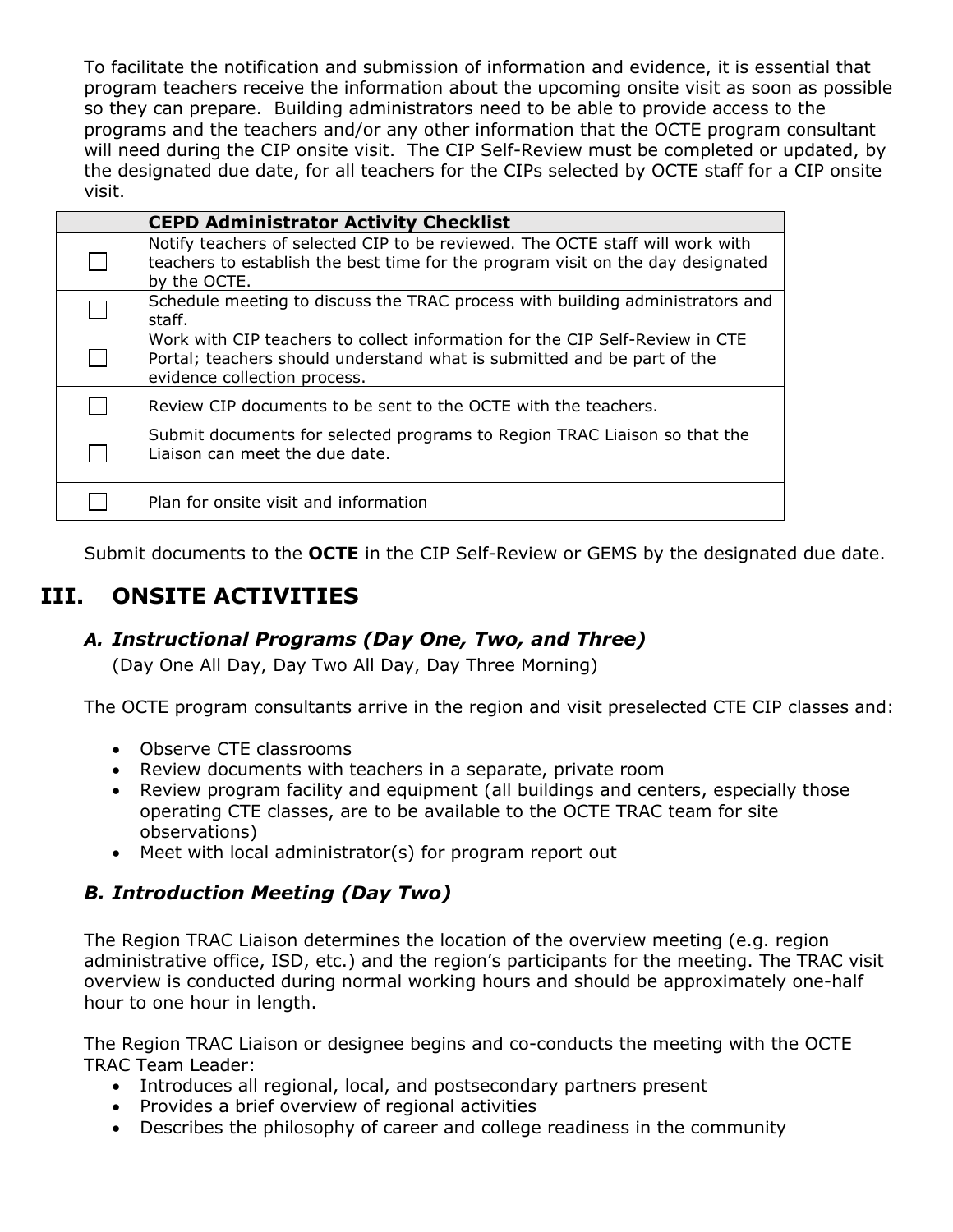- Shares the size and demographics of the school and community population
- Discusses the type of CTE programs and related services offered

The OCTE TRAC Team Leader:

- Introduces the OCTE TRAC team members
- Explains the philosophy and intent of the review process
- Provides background information concerning the authority, components, and procedures of the TRAC process
- Provides an overview of onsite activities

The OCTE recommends that no more than twenty region/CEPD representatives of various components covered by the TRAC process attend this meeting. Prior onsite visit participants found the inclusion of representative district superintendent(s) with CTE programs to be beneficial. The OCTE TRAC Team Leader and the data, finance, and grant reviewers attend this meeting; program consultants do not attend this meeting.

### <span id="page-10-0"></span>*C. Document Review (Day Two)*

The OCTE TRAC team will review documentation at the home base location. The OCTE staff members are responsible for providing their own meals. District staff may assist with recommendations for local restaurants.

### <span id="page-10-1"></span>*D. Interviews (Day Three)*

The Region TRAC Liaison develops the interview schedule, reserves meeting rooms, as well as selects and schedules formal interviews with the following personnel:

- CEPD Administrator(s)
- Region Perkins grant coordinator (if requested)
- Business/financial officer(s) from CTE Perkins
- CTEIS data input and Follow-up Survey staff

Each CEPD is expected to be represented in all interviews. A list of the [interview questions](#page-21-0) that will be asked during the onsite visit can be found in the Appendices as well on the **OCTE** website under Funding and Monitoring.

### <span id="page-10-2"></span>*E. Wrap-Up Meeting (Day Three)*

Before the wrap-up, the entire OCTE onsite team will meet to review the visit findings and prepare for the wrap-up. The wrap-up is the final activity of the onsite visit. It is designed to provide the following:

- OCTE staff provide an initial summary of the visit and general findings
- Timelines for the written report of findings
- Appeals process
- An opportunity for region participants to evaluate the TRAC review process

The Regional TRAC Liaison should identify and invite the local representatives to attend this meeting. The OCTE recommends that those who attended the overview be present for the wrap-up, as well as other staff members interested in the general findings of the TRAC visit. The maximum number of attendees should not exceed 20 participants. Note taking is encouraged during the wrap-up report.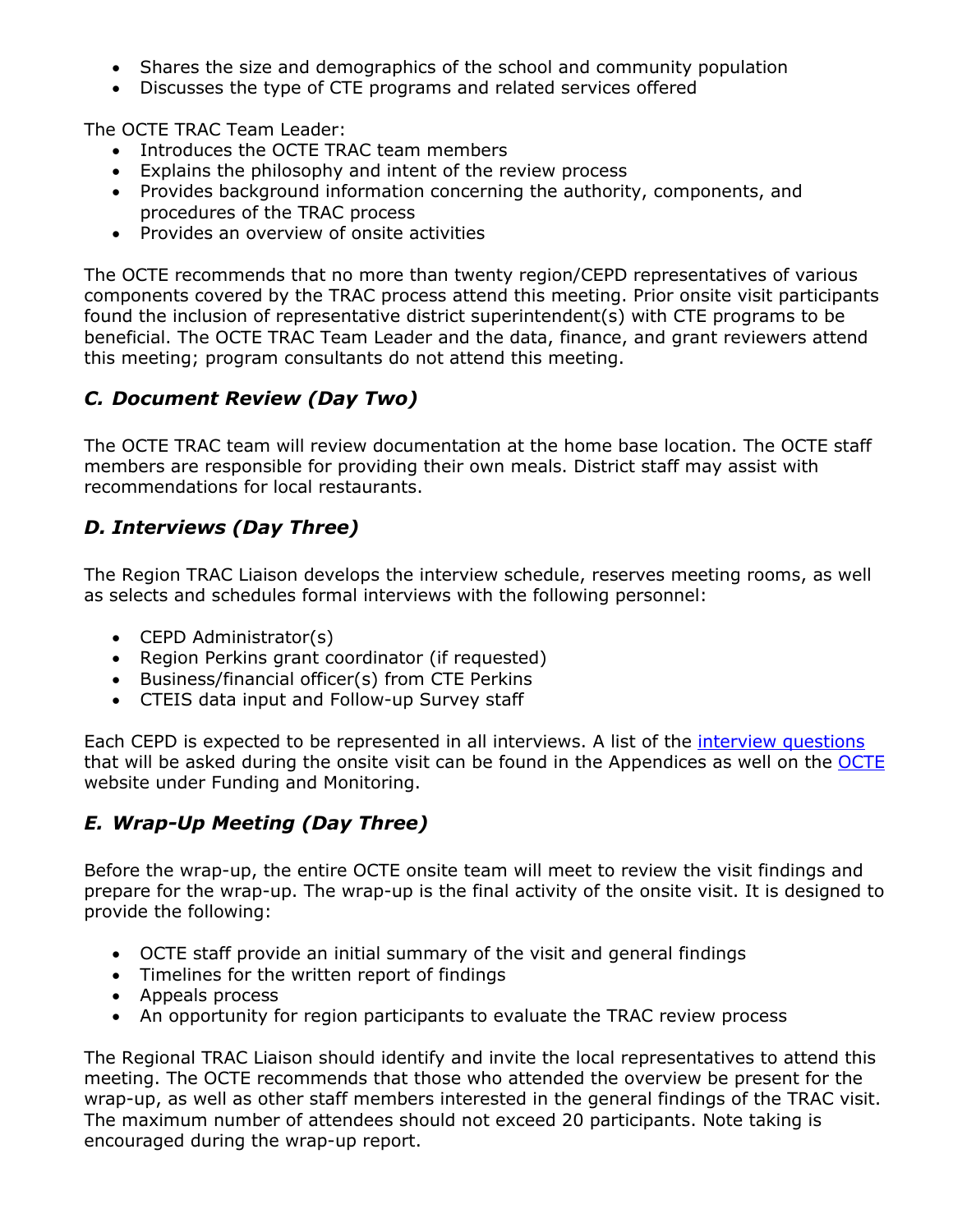# <span id="page-11-1"></span><span id="page-11-0"></span>**IV. Post-Visit Activities**

### *A. Final Report*

The OCTE will summarize all review findings, recommendations, and commendations in a final report within the GEMS. This report will be sent to the superintendent of the regional fiscal agency within 45 calendars days of Day Three of the onsite visit. The report covers the data, finance, grant, and instructional programs (by program building, school program name, CIP code, and PSN). The following elements may be included for each of the criteria reviewed:

- **Findings**  a statement of fact describing what was observed:
	- **In Compliance/No Action Required** Evidence was provided that indicated the region met the requirements or criteria
	- **Not in Compliance/Action Required** Insufficient or no evidence was provided to indicate the region met the requirements or criteria
	- **Not Applicable** The criteria listed does not apply to the specific grant criteria reviewed
- **Action Required:** a statement that denotes the actions needed to be taken by the district so that the CTE program comes into compliance and meets the requirements set forth in the criteria. Each "Not in Compliance" finding will have an "Action Required" that must be addressed within the compliance plan.
- **Comment(s):** General comments, observations, or considerations provided by the OCTE staff. This is provided for informational purposes only. A district is not required to take any action or develop a compliance plan item based on these statements.
- **Commendations:** Based on the observation of the OCTE staff, this item is an exemplary practice that the OCTE wishes to acknowledge and share with other programs.

### <span id="page-11-2"></span>*B. Appeals Process*

Michigan school districts and other clients of the Michigan Department of Education shall have access to review procedures in regard to decisions and actions taken on monitoring visits and the enforcement of reporting requirements. See Appendices for the [Appeals Process.](#page-25-0)

### <span id="page-11-3"></span>*C. Compliance Plans*

Compliance Plans will be completed through the GEMS. Compliance plans are due 90 calendar days after the OCTE Onsite Report is issued. If findings are appealed, the Compliance Plan is due 60 calendar days after the appeal period expires.

The Compliance Plan will be reviewed and notification sent to the Region TRAC Liaison, within 45 calendar days, advising the region concerning the status. If the proposed compliance activities are insufficient, those specific items will be returned to the Region TRAC Liaison through the GEMS indicating which items need to be modified and the date the information is due to the OCTE. Failure to provide an acceptable compliance plan will result in the program being unapproved.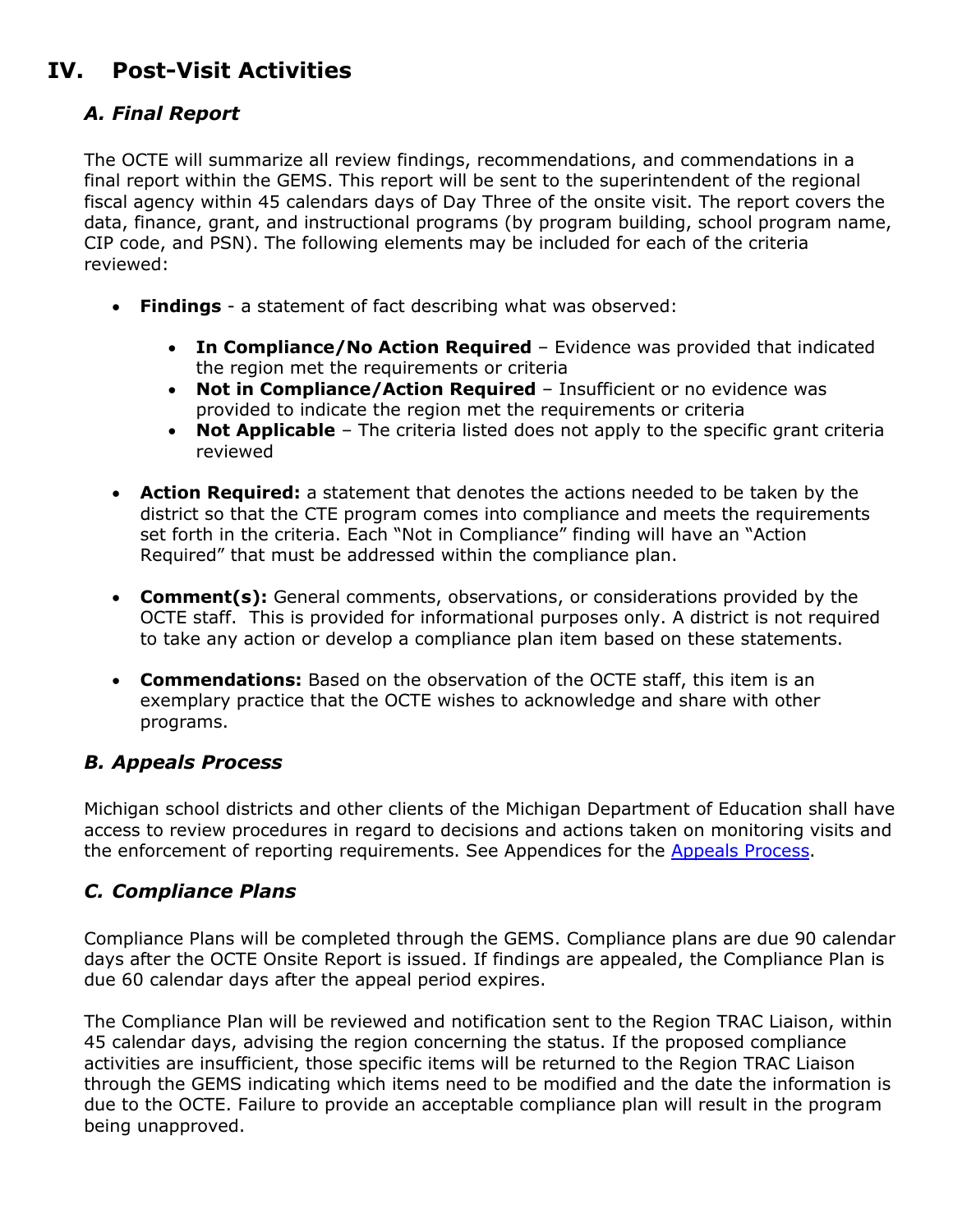### <span id="page-12-0"></span>*D.Evidence of Completion*

Evidence of completion of the compliance plan will be submitted in accordance with the approved dates of the compliance plan activity, but no later than *June 30th*. (**Please note**: regions need not wait until June to upload the compliance evidences. The GEMS is available to upload evidences any time during or after compliance plan approval.)

The Evidence of Completion will be reviewed and notification sent to the Region TRAC Liaison, within 45 calendar days after the June  $30<sup>th</sup>$  deadline, advising the region concerning the status. If suitable evidence is not received for CIP review items, the program may be unapproved. A recapture of funds may also occur. A letter will be sent by mail to the Fiscal Agency Superintendent. If the missing/unapproved evidence for data, finance, and grant reviews is not received, a negative adjustment or recapture of funds may result.

Upon acceptance of the compliance plan(s) and evidence(s), the OCTE will send a letter to the Fiscal Superintendent and CEPD Administrators indicating approval and that the TRAC monitoring requirements are complete.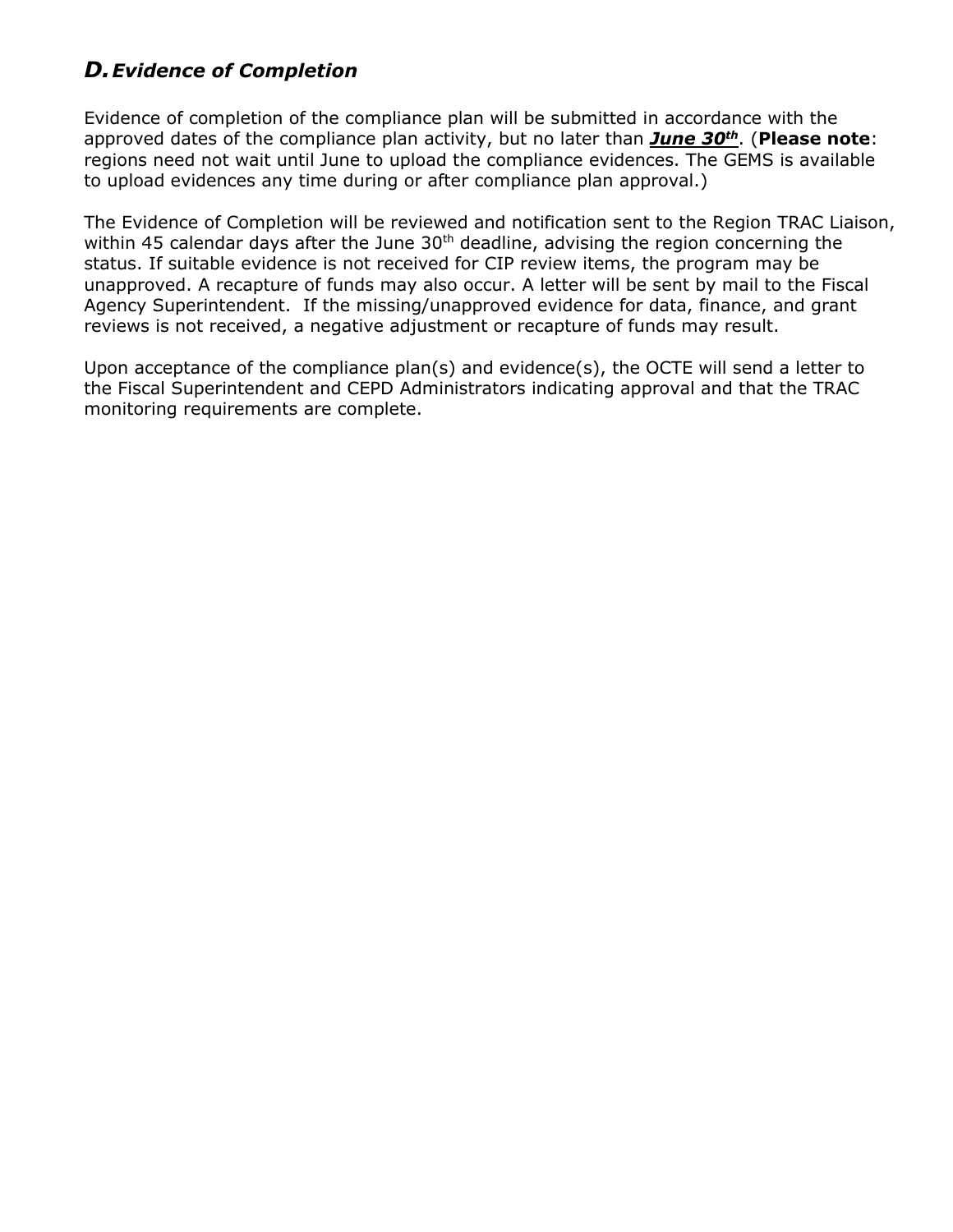# **Appendices**

Appendix A

# **OCTE Acronyms**

<span id="page-13-1"></span><span id="page-13-0"></span>

| ADA             | Americans with Disabilities Act                                          |
|-----------------|--------------------------------------------------------------------------|
| <b>BAT</b>      | Bureau of Apprenticeship and Training                                    |
| <b>BPA</b>      | <b>Business Professionals of America</b>                                 |
| <b>CEPD</b>     | <b>Career Education Planning District</b>                                |
| <b>CEPI</b>     | Center for Educational Performance and Information                       |
| CI              | <b>Career Initiatives</b>                                                |
| <b>CIP</b>      | Classification of Instructional Programs                                 |
| <b>CN</b>       | Course Number                                                            |
| <b>CPI</b>      | Core Performance Indicators                                              |
| <b>CTE GPA</b>  | Career and Technical Education Grade Point Average                       |
| <b>CTE</b>      | <b>Career and Technical Education</b>                                    |
| <b>CTEIS</b>    | Career Technical Education Information System                            |
| <b>CTSO</b>     | Career and Technical Student Organization                                |
| <b>DSB</b>      | <b>Disability</b>                                                        |
| <b>DVS</b>      | Disadvantaged                                                            |
| EAG             | <b>Education Advisory Committee</b>                                      |
| <b>EDP</b>      | <b>Educational Development Plan</b>                                      |
| ELL/LEP         | English Language Learner/Limited English Proficiency                     |
| <b>EOY</b>      | End of Year                                                              |
| <b>FCCLA</b>    | Family Career and Community Leaders of America                           |
| <b>FCS</b>      | <b>Family and Consumer Science</b>                                       |
| <b>FFA</b>      | <b>Future Farmers of America</b>                                         |
| <b>GEMS</b>     | <b>Grant Electronic Monitoring System</b>                                |
| <b>HOSA</b>     | Health Occupations Students of America                                   |
| <b>IDEA</b>     | Individuals with Disabilities Education Act                              |
| ISD             | Intermediate School District                                             |
| LEA             | <b>Local Education Agency</b>                                            |
| LRP             | Long Range Plan                                                          |
| <b>LTCS</b>     | Less-Than-Class-Size                                                     |
| <b>MDE</b>      | Michigan Department of Education                                         |
| <b>MEGS</b>     | Michigan Electronic Grants System (Transitioning to NexSys)              |
| <b>MIOSHA</b>   | Michigan Occupational Safety and Health Administration                   |
| <b>NON TRAD</b> | Non-Traditional                                                          |
| <b>NexSys</b>   | Next Generation Grant, Application and Cash Management                   |
| <b>OCTE</b>     | Office of Career and Technical Education                                 |
| OMB             | Office of Management and Budget                                          |
| P V             | Perking V (The Strengthening Career and Technical Education for the 21st |
|                 | Century Act)                                                             |
| <b>POS</b>      | Program of Studies                                                       |
| <b>PSN</b>      |                                                                          |
|                 | Program Serial Number                                                    |
| <b>SPOPS</b>    | Special Populations (Special Pops)                                       |
| <b>SRSD</b>     | Single Record Student Database                                           |
| <b>STRA</b>     | School-to-Registered Apprenticeship                                      |
| <b>TRAC</b>     | Technical Review, Assistance and Compliance                              |
| <b>WBL</b>      | Work Based Learning                                                      |
| <b>WDB</b>      | Workforce Development Board                                              |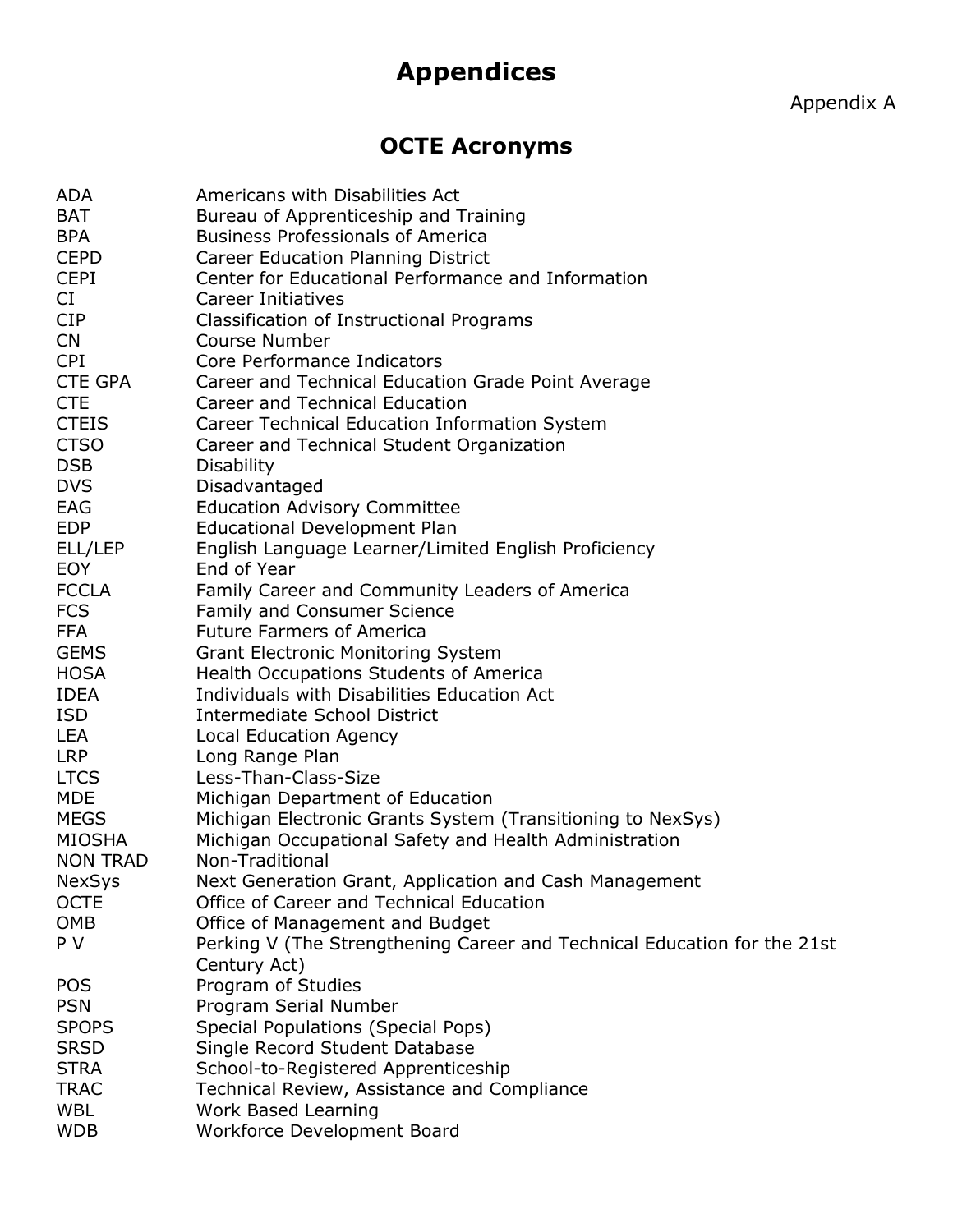# **CTE Legislative Mandates**

### <span id="page-14-0"></span>**Federal Carl D. Perkins Title I (Secondary)**

The Strengthening Career and Technical Education for the 21st Century Act (Perkins V) was signed into law on July 31, 2018. This bipartisan measure reauthorized the Carl D. Perkins Career and Technical Education Act of 2006 (Perkins IV).

The Perkins Act focuses on strengthening academics and CTE skills through high standards and curriculum integration. It also broadens professional development and technical assistance opportunities for CTE administrators and supports linking secondary and postsecondary CTE programs. Although there is flexibility for the use of funds at the local and regional level, there is a focus on accountability for all CTE students, including measures for all of the categories of special populations. While the legislation no longer provides set-aside funds for single parent and gender equity programs and services, it is anticipated that these programs and services will continue to be supported at the regional and local level through funding for special populations.

### **State Aid 61a(1) Added Cost**

Added cost funds are appropriated annually by the state legislature as part of the School Aid Act. These funds are intended to reimburse districts for the extra cost of providing CTE programs.

### **Noncompliance Provisions**

A. Noncompliance Conditions

For the purposes of the administration of state and federal funds, the following situations are incidences for which a school district may be found to be out of compliance with legislative regulations. All of these issues have a basis in the federal regulations for Perkins or the School Aid legislation:

- Incomplete, insufficient, or late application materials
- Onsite monitoring (TRAC) finds the district or career center out of compliance with the established guidelines
- Insufficient or no progress made toward Core Performance Indicator (CPI) levels
- Incomplete, insufficient, or late follow-up, enrollment, and other data reports
- A budget that is not approved prior to the expenditure of funds
- Incomplete, insufficient, or late narrative or financial reports
- Non-submission of the annual Single Audit Act reports
- Inappropriate use of funding
- Non-submission of individual student enrollment data for all state-approved CTE programs
- Failure to provide the Michigan Department of Education with the necessary information to reasonably carry out its function under the Act(s)

In circumstances where noncompliance has been established, state and/or federal funds may be withheld from an institution until the school district reaches compliance or funds may be recaptured from the recipient or result in a negative adjustment in state aid added cost.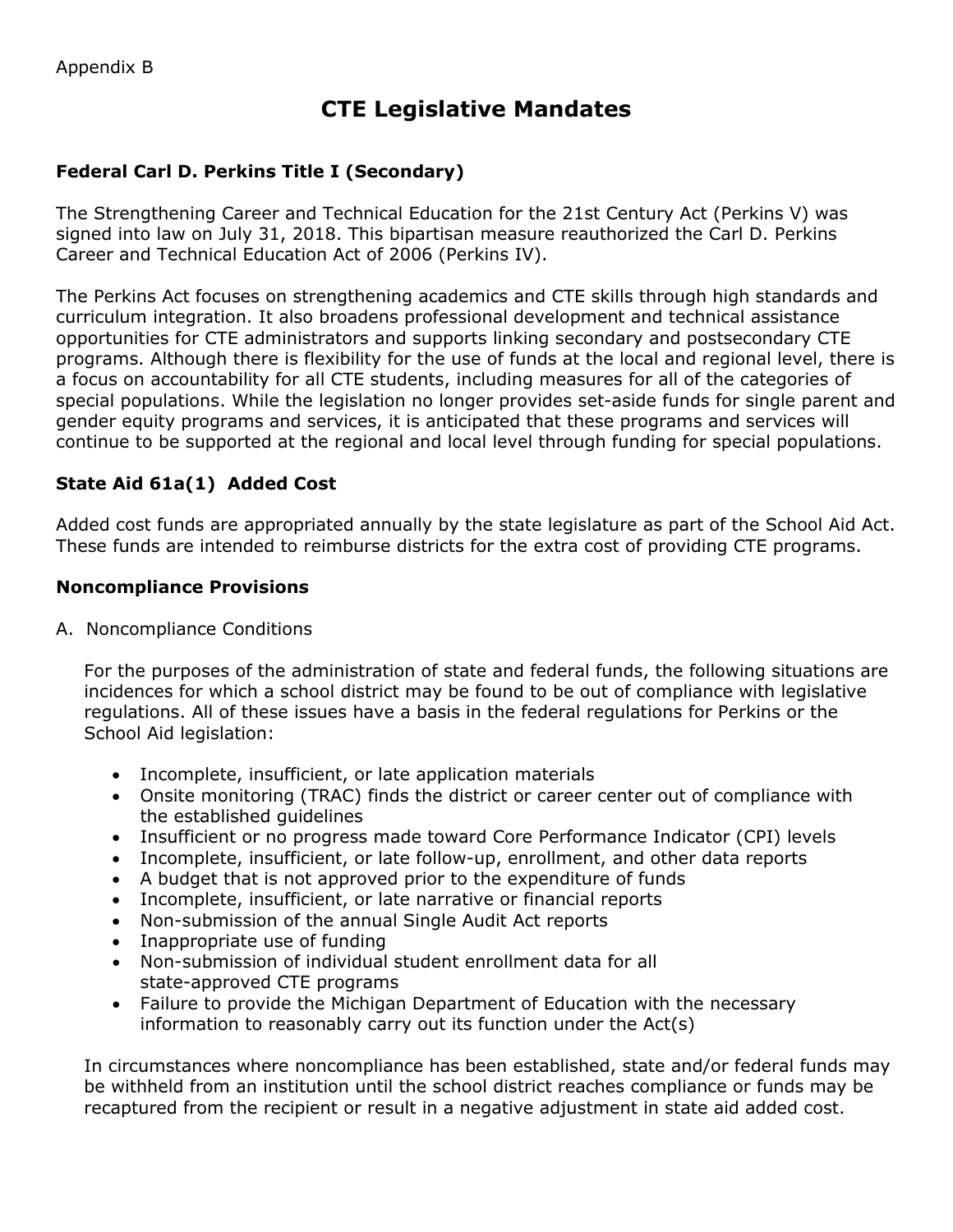### B. Provisions for Withholding Recipient Funds

It is not the intent of the OCTE to be punitive when issues of noncompliance are found. However, Perkins legislation is clear that the OCTE must be provided with the information necessary to reasonably carry out its functions under the Act. In the event that a participating educational agency is delinquent in submitting required data to the fiscal agency, a specific request and deadline for the report, or other required data, shall be delivered in writing to the participating educational agency by the fiscal agency. If the participating educational agency is requested to return Perkins funds received for the fiscal year, they will be prohibited from receiving any such funds in the subsequent fiscal year.

Procedures for the withholding of funds for noncompliance must follow due process:

- When a noncompliance finding is identified, a telephone contact, followed by a letter from the OCTE, will be sent to the superintendent and the CTE administrator
- Within 30 calendar days of the date of the letter, the superintendent or designee is expected to review the findings and respond to the OCTE
- Within 30 calendar days of the date of the response letter, the OCTE will contact the superintendent or designee to discuss the finding, procedures, and timelines for corrective action and/or other appropriate response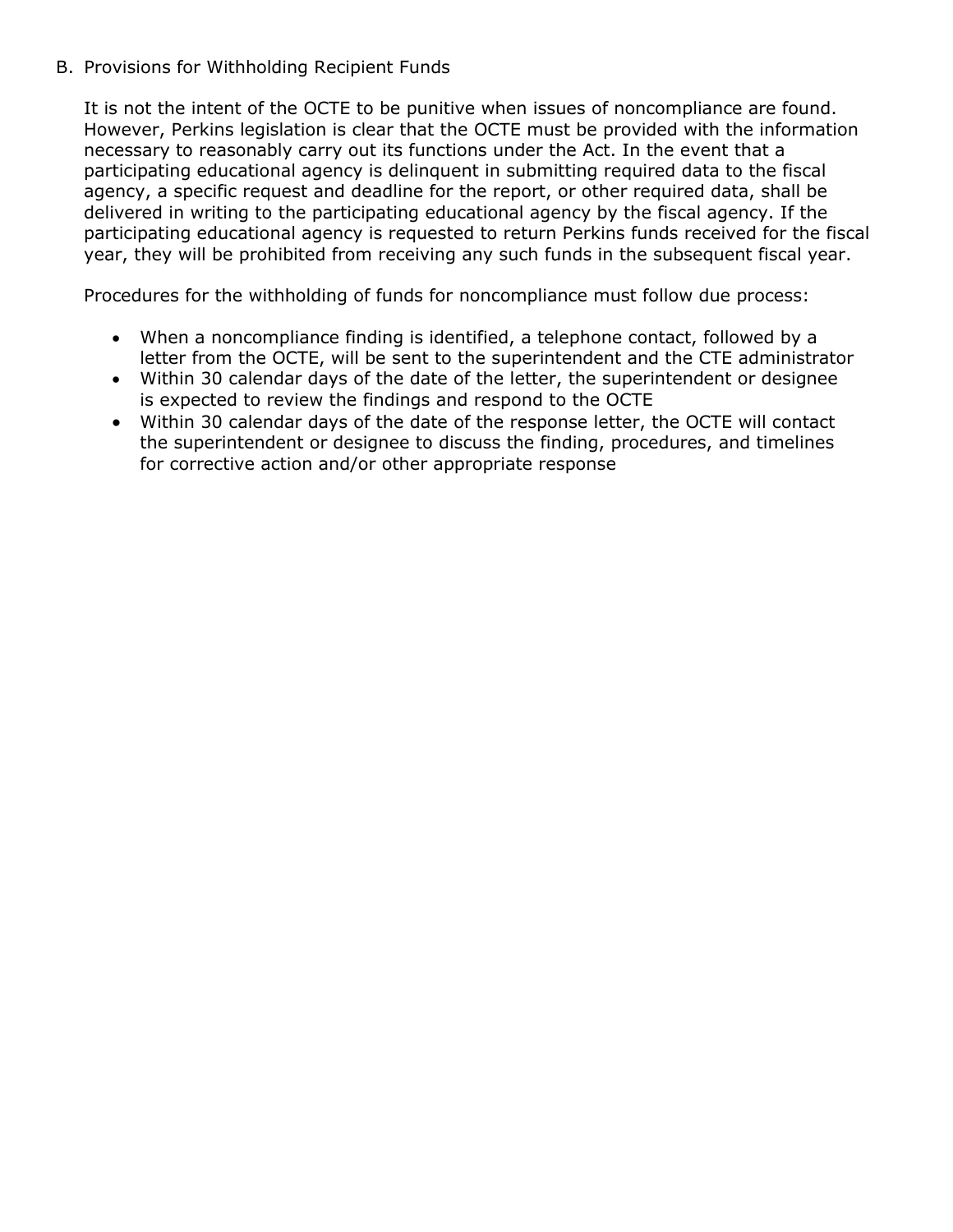# **TRAC Timeline**

- <span id="page-16-0"></span>1. Region Selection
- 2. Grant Activity, Fiscal Agent, and Classification of Instructional Program (CIP) Selections
- 3. Onsite Visit Notification
- 4. Onsite Visit Preparation TRAC Training
- 5. Document Submission:
	- a. CIP Self-Review Information (CTE Portal)
	- b. All district desk review documents for Data, Finance, and Grants (GEMS)
	- c. Agenda For Visit
- 6. State Desk Review
- 7. Onsite Visit Conducted:
	- a. Instructional Program reviews in local buildings and classrooms
	- b. Overview Meeting
	- c. Document Review
	- d. Facility Observations
	- e. Wrap-Up
- 8. OCTE Report Findings 45 days after completed visit:
	- a. Not In Compliance/Action Required
	- b. Commendations Exemplary/Best Practices
	- c. Comments Technical Assistance/Observations
- 9. Appeals Process (If applicable)
- 10. Compliance Plan (If applicable): Due 90 days after Onsite Report is issued. If findings are appealed, the Compliance Plan is due 60 days after appeal period expires.
- 11. Compliance Plan Approval (If applicable)
- 12. Evidence Approval (If applicable)
- 13. Final Letter Sent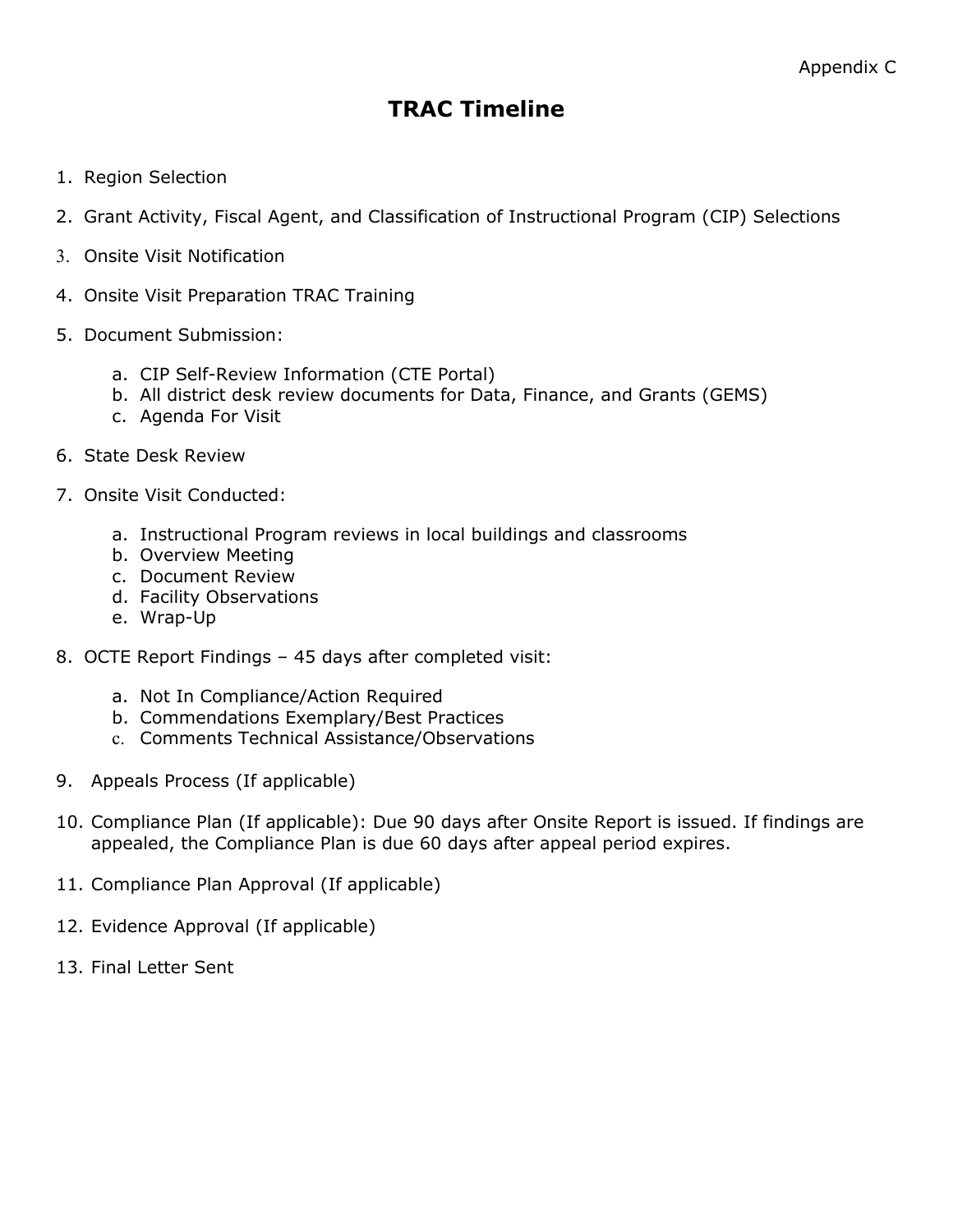# *State Criteria/Process for Continued Approval*

<span id="page-17-0"></span>

| <b>Review</b><br><b>Item</b> | <b>CIP Program Criteria</b>                                            |
|------------------------------|------------------------------------------------------------------------|
| C <sub>01</sub>              | Program Staff: Teacher is appropriately certificated                   |
| CO <sub>2</sub>              | Professional Development                                               |
| CO <sub>3</sub>              | Program Advisory Committee                                             |
| CO <sub>4</sub>              | Program Delivery                                                       |
| C <sub>05</sub>              | Work-Based Learning                                                    |
| C <sub>06</sub>              | <b>Student Leadership</b>                                              |
| CO <sub>7</sub>              | <b>Equity and Access</b>                                               |
| C <sub>08</sub>              | Postsecondary-Secondary Sequencing, Credentials, and Credit Agreements |

### *Description of data gathered at the state level (over a three year period):*

- The approved Career and Technical Education (CTE) program has shown improvement in CTE student achievement by program area
- The approved CTE program is serving all populations in proportion to agency enrollments
- The approved CTE program has met core performance indicator levels for placement of completers
- The approved CTE program has not exceeded acceptable class size based on enrollment records
- The approved CTE program is viable as evidenced by three years of stable or increasing enrollments
- The approved CTE program has conducted a program self-review at least once in the past five-year period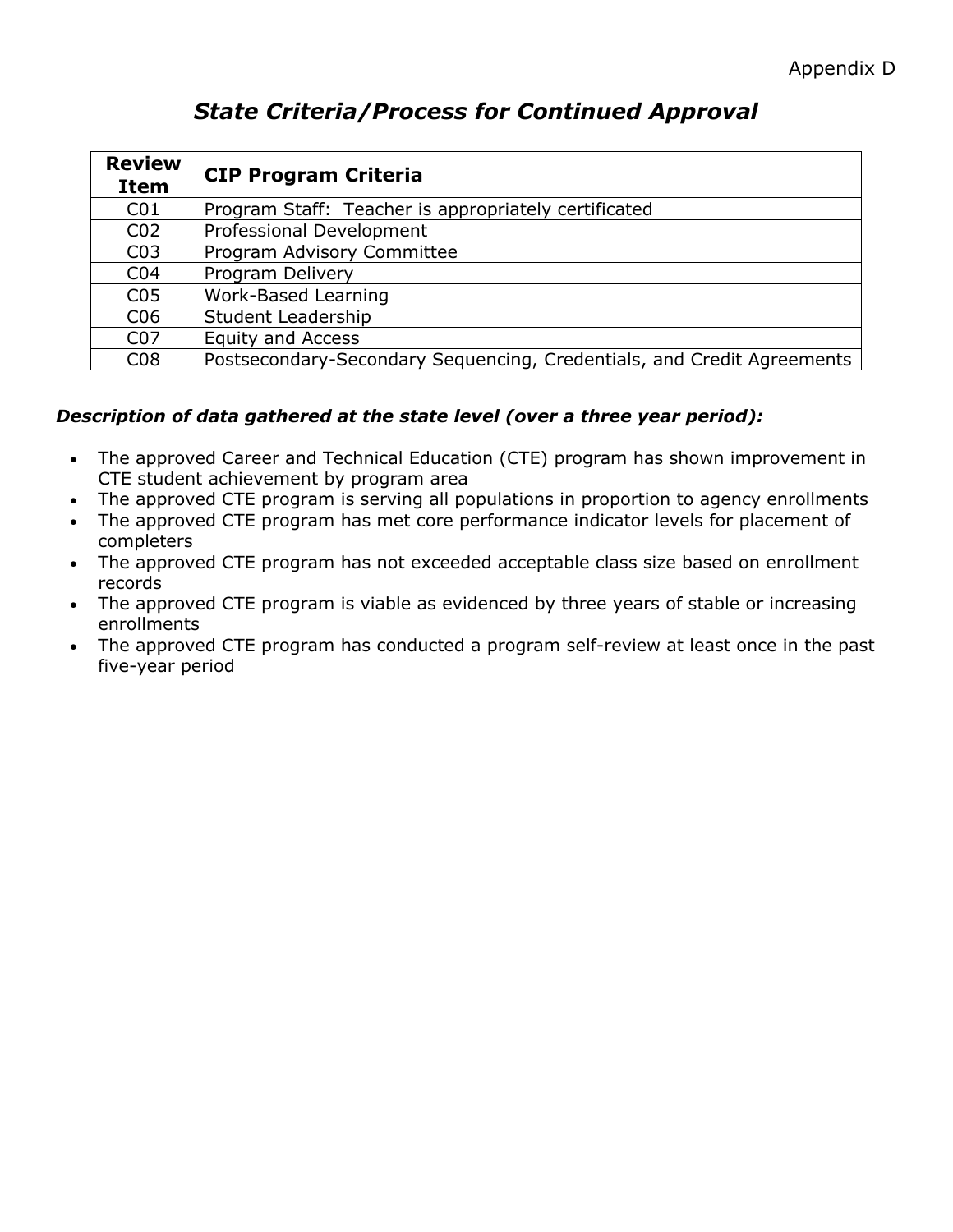# *Sample TRAC Onsite Agenda*

<span id="page-18-0"></span>

| <u>DAY ONE – DATE</u>   |                                                                                                                                                                                                                                                                |  |  |
|-------------------------|----------------------------------------------------------------------------------------------------------------------------------------------------------------------------------------------------------------------------------------------------------------|--|--|
| <b>AFTERNOON</b>        | Tuesday Afternoon CIP Review in Program Building(s)/Classroom(s)                                                                                                                                                                                               |  |  |
| <u>DAY TWO – DATE</u>   |                                                                                                                                                                                                                                                                |  |  |
| <b>ALL DAY</b>          | CIP Review Continues in Program Building(s)/Classroom(s)                                                                                                                                                                                                       |  |  |
| 8:30 a.m.               | <b>OCTE Review Team Arrives</b>                                                                                                                                                                                                                                |  |  |
| 9:00 a.m.               | <b>Introduction Meeting and Region Overview</b><br>(Please list attendees, possible attendees include: Region TRAC Liaison, CEPD<br>Administrator(s), Region Perkins Grant Coordinator(s), etc.)<br><b>OCTE Review Team</b><br>Name, Title<br>$\bullet$        |  |  |
| 9:30 a.m. - 12:00 p.m.  | Data, Finance, Grant document review begins                                                                                                                                                                                                                    |  |  |
|                         | Room 1: (Please provide Room # and Floor #)<br>Finance, Data, and Grant Review OCTE Team Room                                                                                                                                                                  |  |  |
| 12:00 p.m.              | Working Lunch, OCTE TRAC Team                                                                                                                                                                                                                                  |  |  |
| 1:00 p.m.               | <b>OCTE</b> review continues                                                                                                                                                                                                                                   |  |  |
| 2:30 p.m.               | <b>(If needed)</b> OCTE meeting with the Region TRAC Liaison and CEPD<br>Administrator. Discussion of additional document or interview needs for the<br>review.                                                                                                |  |  |
| 3:00 p.m.               | <b>OCTE Review continues</b>                                                                                                                                                                                                                                   |  |  |
| <u>DAY THREE - DATE</u> |                                                                                                                                                                                                                                                                |  |  |
| <b>MORNING</b>          | CIP Review continues in Program Building(s)/Classroom(s)                                                                                                                                                                                                       |  |  |
| 8:30a.m.                | <b>OCTE Review Team Arrives - Document review continues</b><br>Room 2: (Please provide Room # and Floor #)<br>Finance, Data, and Grant Review OCTE Team Room                                                                                                   |  |  |
| 9:00a.m.                | Interviews (Please see agenda below)<br>Room 3: (Please provide Room # and Floor #)<br>Finance OCTE Interviewer<br>Region Interviewee(s)<br>$\bullet$<br>Room 4: (Please provide Room $#$ and Floor $#$ )<br>Finance OCTE Interviewer<br>Data OCTE Interviewer |  |  |
|                         | Region Interviewee(s)                                                                                                                                                                                                                                          |  |  |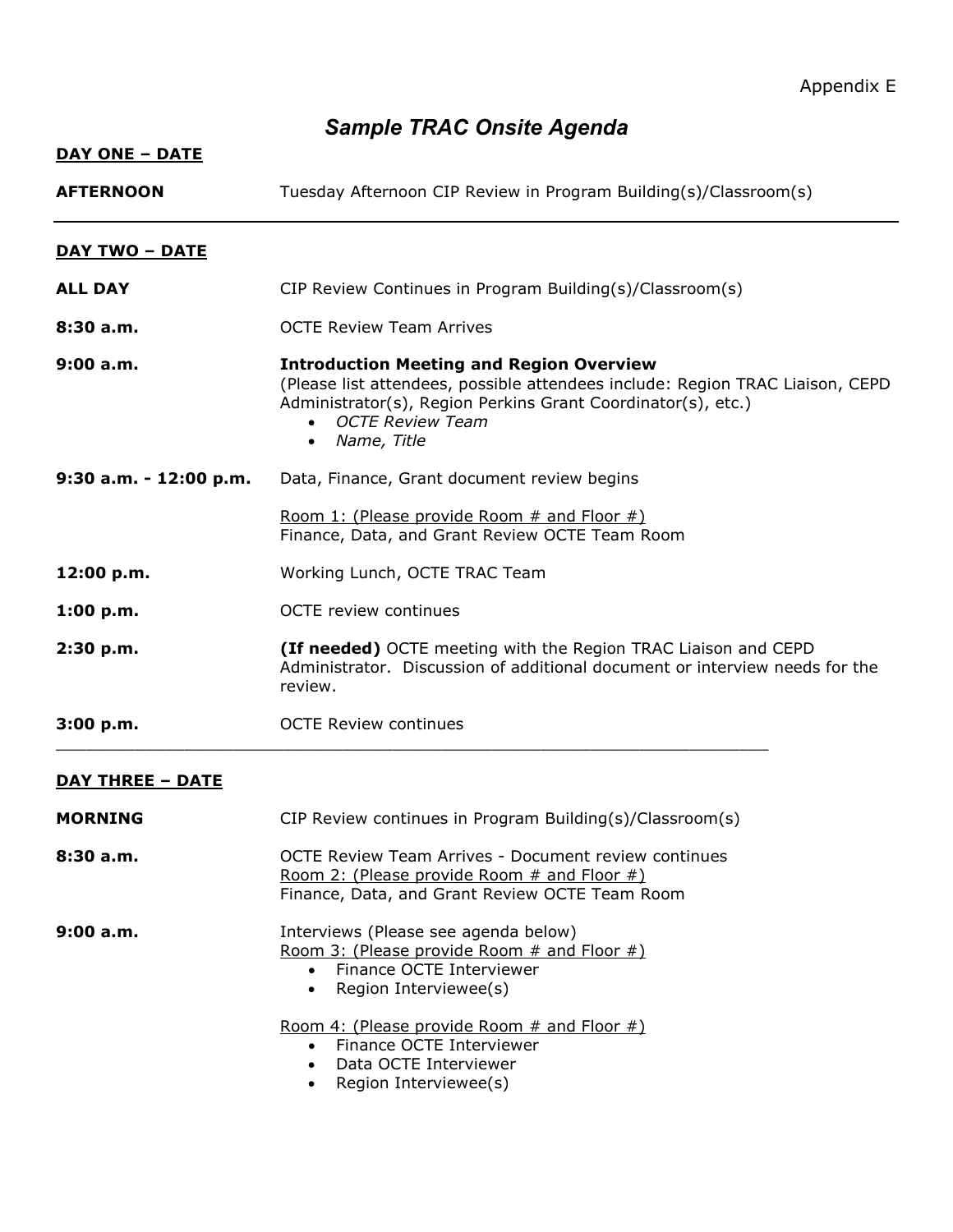#### **Interview Schedule (Day Three – DATE)**

| <b>FINANCE REVIEW - Room # and Floor #</b> | DATA REVIEW - Room # and Floor # |
|--------------------------------------------|----------------------------------|
| 9:00 a.m.                                  | 9:00a.m.                         |
| CTE Administrator(s)                       | <b>CTEIS Input Staff</b>         |
| 10:00a.m.                                  | 9:30a.m.                         |
| Business Office Representative(s)          | Follow-Up Survey Staff           |
| End Finance Interview schedule             | $10:30$ a.m.                     |
|                                            | CTE Administrator(s)             |
|                                            |                                  |

11:30 a.m. **Morking Lunch, OCTE Team All Staff Caucus** 

**1:00 p.m. (If needed)** OCTE Team Leader meets with Region TRAC Liaison and CEPD Administrator for preliminary findings before the wrap up.

**1:30 p.m. Wrap Up Meeting** (Please list attendees, possible attendees include: Region TRAC Liaison, CEPD Administrator(s), Regional Perkins Grants Coordinator, Representatives from Business Office, Data Collection Personnel, etc.) • *OCTE Review Team*

- *Name, Title*
-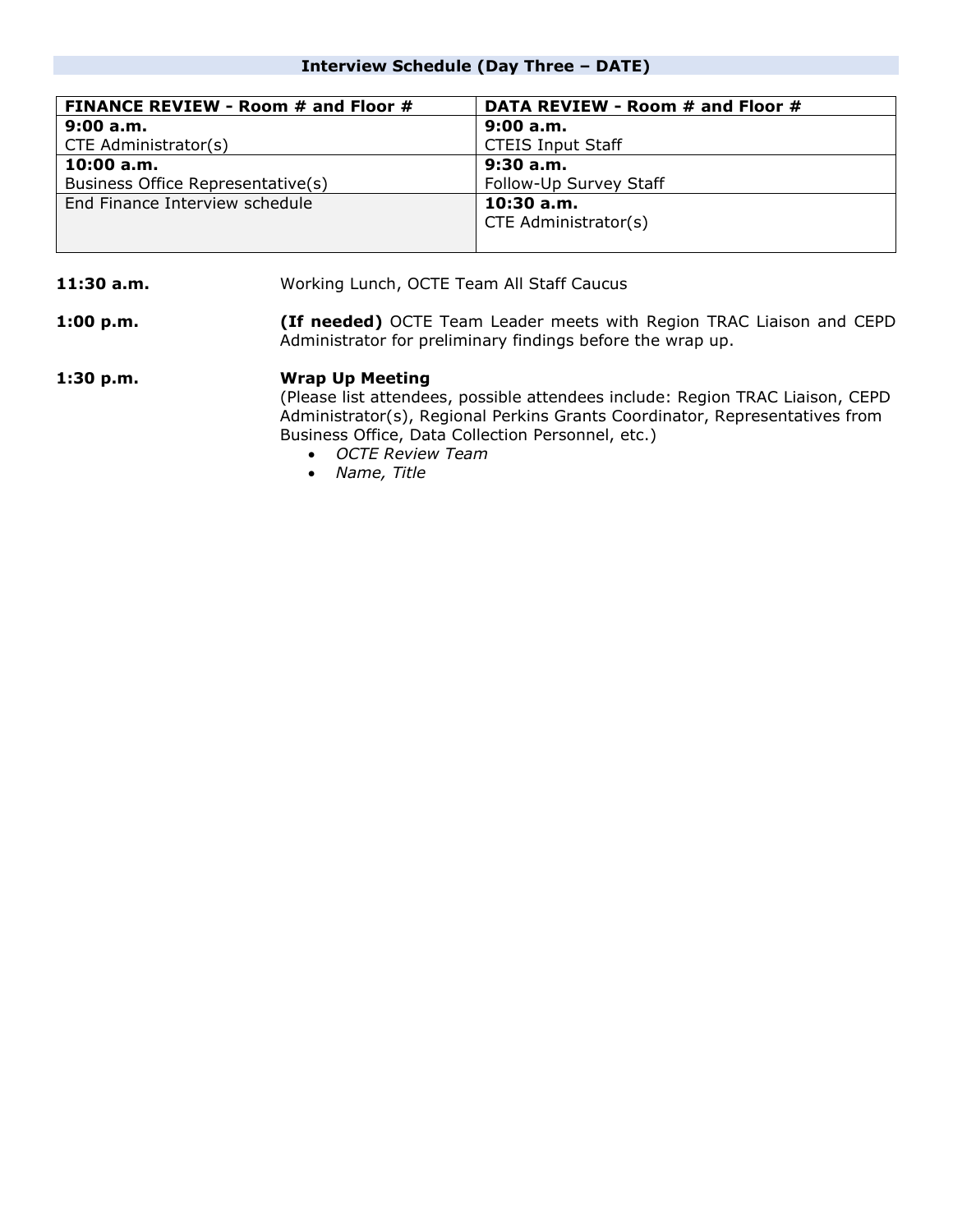# *Room/Space Requirements Chart*

<span id="page-20-0"></span>

| <b>Activity</b>                                                                             | <b>Room Needs</b>                                                                | <b>Other Specific Requirements</b>                                                                                                                                              |
|---------------------------------------------------------------------------------------------|----------------------------------------------------------------------------------|---------------------------------------------------------------------------------------------------------------------------------------------------------------------------------|
| CIP review visit<br>at program sites                                                        | CIP review visit<br>at program sites                                             | Consultants will work with the teacher in<br>the classroom or designated area within the<br>program building(s)/classroom(s)                                                    |
| Day One<br>(afternoon only)                                                                 |                                                                                  |                                                                                                                                                                                 |
| Day Two<br>(all day)                                                                        |                                                                                  |                                                                                                                                                                                 |
| Day Three<br>(morning only)                                                                 |                                                                                  |                                                                                                                                                                                 |
| <b>Document Review:</b><br>One room for OCTE<br>team document<br>review and team<br>meeting | Seating for<br>12 people and<br>contains all<br>region onsite<br>documents to be | Private, quiet area without interruptions<br>that can be secured and in use for two<br><b>consecutive days</b> (Day Two and Day<br>Three).                                      |
| (Day Two and Three)                                                                         | reviewed (Data,<br>Finance, &<br>Grants)                                         | Large table with access to power sources<br>for laptops                                                                                                                         |
|                                                                                             |                                                                                  | Very good lighting                                                                                                                                                              |
|                                                                                             |                                                                                  | Accessibility to copier                                                                                                                                                         |
|                                                                                             |                                                                                  | Available phone and <b>wireless internet</b><br>access                                                                                                                          |
|                                                                                             |                                                                                  | All documents: Highlighted or flagged,<br>boxed and organized in order of TRAC<br>review items listed on preparation sheets<br>for documents required to be provided<br>onsite. |
| Interviews:<br><b>Two Private</b><br><b>Interview Rooms</b><br>(Day Three)                  | Space for<br>individual or<br>small group<br>interviews                          | Private, quiet area without interruptions<br>Ample seating for all participants                                                                                                 |
| Introduction and<br>Wrap-Up Meetings:<br>One room                                           | Seating for at<br>least 30 people                                                | Preferred room arrangement is the "round<br>table" or "square" setting                                                                                                          |
| (Day One and Day<br>Three)                                                                  |                                                                                  | Private, quiet area without interruptions                                                                                                                                       |
|                                                                                             |                                                                                  | At least one writing surface                                                                                                                                                    |
|                                                                                             |                                                                                  | Adequate lighting                                                                                                                                                               |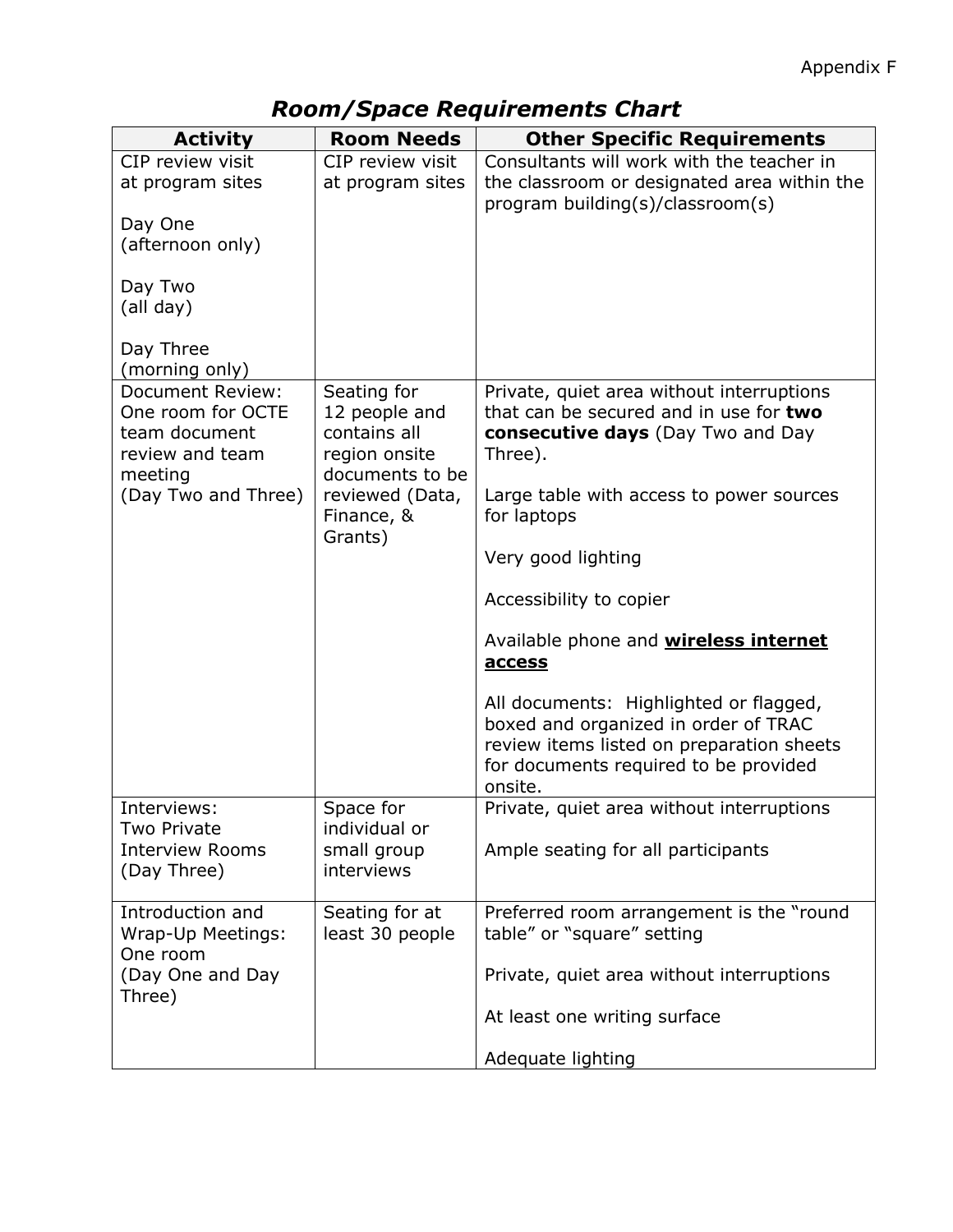$\sim$  Sample  $\sim$ 

## **Interview Questions** *(Data & Finance)*

<span id="page-21-0"></span>Following are the interview questions that will be asked during the onsite visit. Forms will be provided in advance and may be completed in writing prior to the interviews.

### <span id="page-21-1"></span>**Data Interview Questions – CTEIS Input Staff**

- 1. Do you import student data from student management system(s)? (D01)
- 2. Who is your Michigan Student Data System (MSDS) Coordinator and who is your UIC Resolver? Do you exchange information regarding students with the coordinator? (D02)
- 3. Have you used the CTEIS Documentation found on this website? Was it helpful? Recommendations? [Home \(cteis.com\)](http://support.cteis.com/) (D02, D04)
- 4. Who is your CEPD CTEIS User Group representative? Does your representative share the CTEIS User Group meeting minutes with you? (D02, D04)
- 5. What is your process for providing information to CTEIS data entry staff regarding: segments/competencies in each course-section, and whether it is eligible/not eligible to earn college credit? What is your process for collecting student enrollment information? What is your process for verifying accuracy of information entered in CTEIS? (D02, D04)
- 6. How do you ensure that all student information is secure (FERPA)? (D06)
- 7. How do you obtain current phone numbers, social media information for follow-up purposes? (D01)?
- 8. How do you ensure that students are prepared to take a credential test? How do you identify students who have completed a state or industry-recognized credential or licensure? Who provides this information? (DO1)
- 9. How do you obtain information on out-of-workforce individuals and single parents, including single pregnant women? Who is responsible for identifying these students? How is this information shared with you? (D02)
- 10. How do you verify the special populations information in MSDS? If incorrect, what procedure is used to correct the special populations information in the MSDS? (D02-1, D02-2)

(Special Populations Categories include: homeless students, youth who are in or have aged out of foster care, youth with a parent who is a member of the armed forces and is on active duty, Students with disabilities, English language learners, migrants, single parents, students who are economically disadvantaged, out-of-workforce individuals, students preparing for non-traditional fields.)

11. What is the process used to verify students' exit status in MSDS? If a student's high school graduation status is incorrect, what procedure is used to correct it? (D01)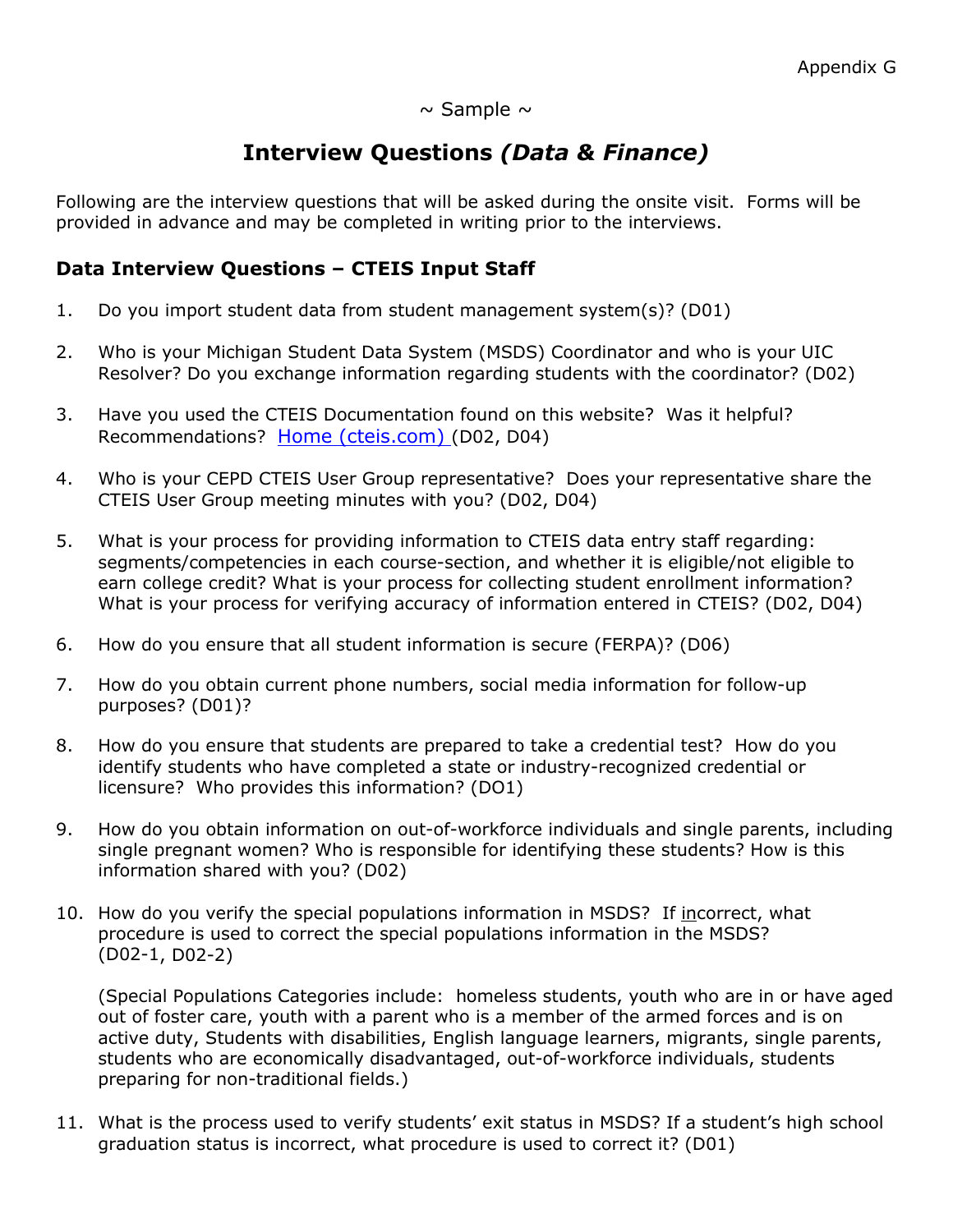- 12. If core student data (UIC, gender, DOB, first name, last name) is incorrect in CTEIS, the UIC Master, or MSDS, what procedure is used to correct it? (D01)
- 13. What procedure is used to identify students who exit a course-section prior to the end of the term? How do you get this information? What procedure is used for reporting coursesection enter and exit dates in CTEIS? (D04)

### <span id="page-22-0"></span>**Data Interview Questions – Follow-Up Survey**

- 1. How do you keep the follow-up information secure? (D06)
- 2. How do you maintain confidentiality for CTE Follow-Up Survey responses? (D06)
- 3. What kind of training do interviewers receive? (D01)
- 4. Do you know how to find the current CTE Follow-up Interview Protocol Manual? Do you find this manual helpful? (D01)
- 5. How many times do interviewers attempt to contact the students and/or proxies for followup? (D01)
- 6. How do you obtain current phone numbers, social media information for follow-up purposes? (D01)
- 7. Do instructors share information about the follow-up survey with students before they leave the program? (D01)
- 8. How is information from the CTE follow-up survey (particularly related placement) disseminated and used for program improvement? (D05)
- 9. Do you use the online Follow-up Survey? How do you track whether the student completes the online survey data?

### <span id="page-22-1"></span>**Data Interview Questions – CTE Administrator**

- 1. How do you ensure that all student information is secure? (D06)
- 2. What is the process for providing information to CTEIS data entry staff regarding segments/competencies in each course section and whether it is eligible/not eligible to earn college credit? (D02-3)
- 3. What is the process for checking the UICs and MSDS fields for accuracy? (D02-3)
- 4. How do you maintain confidentiality for CTE Follow-up survey responses? (D06)
- 5. What kind of training do Follow-up interviewers receive? (D01, D06)
- 6. Do you know how to find the current CTE Follow-up Interview Protocol Manual? Do you find this manual helpful? (D01)
- 7. How is information from the CTE follow-up survey (particularly related placement) disseminated and used for program improvement? (D05)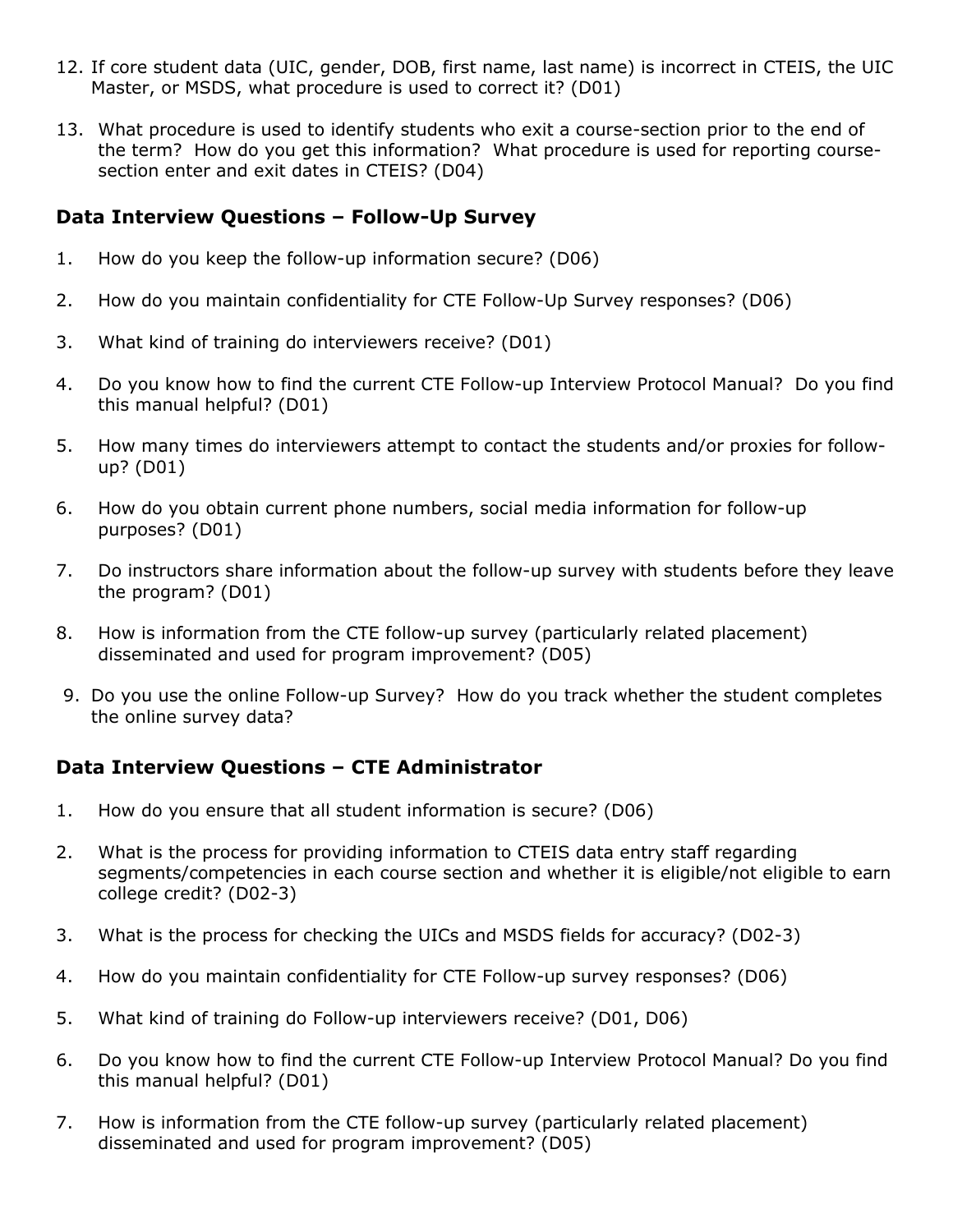- 8. How many times do interviewers attempt to contact the students and/or proxies for followup? (D01)
- 9. How do you obtain current phone numbers/social media information for follow-up purposes? (D01)
- 10. Do instructors share information about the follow-up survey with students before they leave the program? (D01)
- 11. How do you review CPI performance levels with CTE administrators, instructors, counselors, and SPOPS coordinators? (D03)
- 12. How do you ensure that students are prepared to take a credential test? How do you identify students who have completed a state or industry-recognized credential or licensure? Who provides this information? (DO1)
- 13. What is your procedure for accurately reporting students who obtained a credential? (D01)

### <span id="page-23-0"></span>**Finance Interview Questions – Business or Financial Officials**

### **FO1 – SUPPLEMENT, NOT SUPPLANT**

- 1. Does your district's operating budget for CTE activities include federal, state, and local funds? Who develops the CTE operating budget?
- 2. Did the district experience a decrease in nonfederal funding for CTE programs in the past year? If yes, describe how the decrease impacted CTE programs (e.g. staff changes, closed programs).
- 3. Did the district change how any CTE personnel were funded from last year? If yes, who were they and how did the funding change?

### **F02 – PROCUREMENT**

- 1. Describe your district's purchasing policy and procedures from requisition to delivery:
- 2. How does your agency control the purchase of supplies? Can you order supplies and materials that do not require a purchase order? If so, is there a dollar limit on the amount?

### **F03 – EXPENDITURE REVIEW**

- 1. How does the region develop the federal Perkins grant budget?
- 2. Describe the working relationship between the CTE program administrator and the business office regarding budgeting, expending funds, etc.
- 3. Who determines whether costs are allowable under the federal award?
- 4. Are there periodic financial reports, such as Perkins payroll reports, which show comparison of actual expenditures to budgeted amounts? If yes, how often? If not, why not? Are adjustments made to costs charged to federal awards if needed?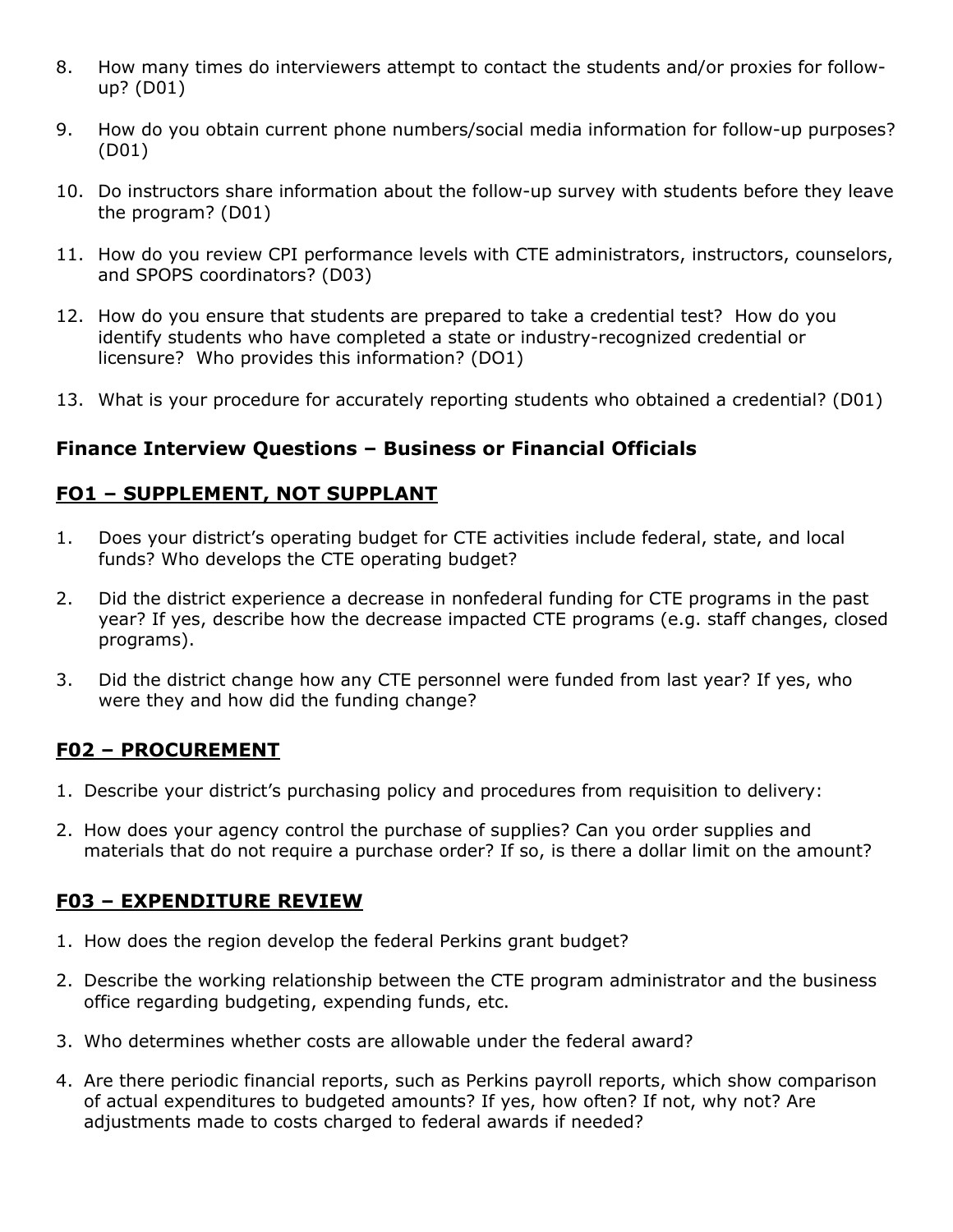- 5. Fiscal Agents: What is the process for making grant reimbursements to participating districts? How do you monitor them for allowable costs and activities?
- 6. How do you determine when to request federal funds for reimbursement of expenditures from the NexSys? Who requests funds?

### **F04 – COMPENSATION – PERSONAL SERVICES**

- 1. Does your district have written policies on recording time distribution for employees paid, in part, with federal funds? If yes, how do you let staff know when they have to comply with these requirements?
- 2. Is there training for staff?

### **FO5 – INVENTORY MANAGEMENT**

- 1. Describe your district's policies and procedures covering the use, management, and disposition of property purchased under federal programs?
- 2. How does your district define equipment? What is the dollar value required for an item to be considered equipment?
- 3. Do your policies and procedures distinguish between the following classes of personal property?
	- Equipment tangible personal property that costs \$5,000+ (or a lesser amount if that is the district's policy) and has a useful life of one year or longer; and
	- Micro-purchase: an acquisition of supplies or services using simplified acquisition procedures, the aggregate amount of which does not exceed the micro-purchase threshold of \$2,500.
	- Other tangible personal property that does not rise to the level of equipment, but which is vulnerable to theft (laptops, desktop computers, cell phones, etc.); and
	- Supplies that are neither of the above and are generally consumed in the course of use.
- 4. Does your agency require a physical inventory of equipment and reconciliation of the results with the equipment records? If yes, how often is it done? When was the last inventory completed? Does your agency require a physical inventory of other personal property?
- 5. How does your agency guard against the risk of loss or theft to tangible personal property?